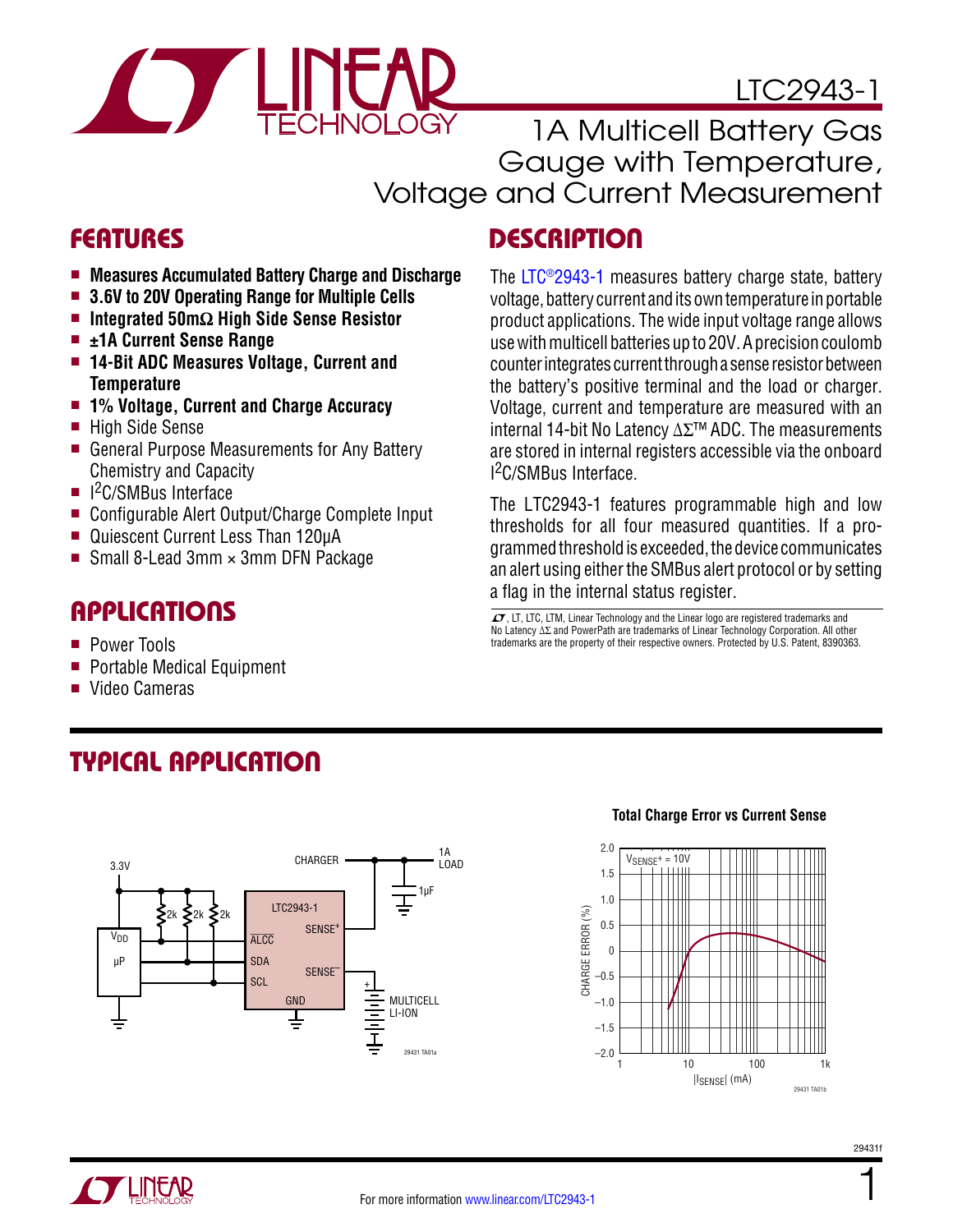## Absolute Maximum Ratings Pin Configuration

| (Notes 1, 2) |  |  |
|--------------|--|--|
|--------------|--|--|

| <b>Operating Ambient Temperature Range</b> |  |
|--------------------------------------------|--|
|                                            |  |
|                                            |  |
|                                            |  |



## ORDER INFORMATION

| <b>LEAD FREE FINISH</b> | TAPE AND REEL      | <b>PART MARKING*</b> | PACKAGE DESCRIPTION              | TEMPERATURE RANGE                  |
|-------------------------|--------------------|----------------------|----------------------------------|------------------------------------|
| LTC2943CDD-1#PBF        | LTC2943CDD-1#TRPBF | LGQN                 | ' 8-Lead (3mm × 3mm) Plastic DFN | l 0°C to 70°C                      |
| LTC2943IDD-1#PBF        | LTC2943IDD-1#TRPBF | LGQN                 | l 8-Lead (3mm × 3mm) Plastic DFN | $-40^{\circ}$ C to 85 $^{\circ}$ C |

Consult LTC Marketing for parts specified with wider operating temperature ranges. \*The temperature grade is identified by a label on the shipping container.

For more information on lead free part marking, go to:<http://www.linear.com/leadfree/>

For more information on tape and reel specifications, go to: <http://www.linear.com/tapeandreel/>. Some packages are available in 500 unit reels through designated sales channels with #TRMPBF suffix.

# **ELECTRICAL CHARACTERISTICS** The  $\bullet$  denotes the specifications which apply over the full operating

**temperature range, otherwise specifications are at**  $T_A = 25^{\circ}C$ **. (Note 2)** 

| <b>SYMBOL</b>             | <b>PARAMETER</b>                                                       | <b>CONDITIONS</b>                                                                                                                                  |  | MIN | <b>TYP</b>      | <b>MAX</b>         | <b>UNITS</b>                                    |
|---------------------------|------------------------------------------------------------------------|----------------------------------------------------------------------------------------------------------------------------------------------------|--|-----|-----------------|--------------------|-------------------------------------------------|
| <b>Power Requirements</b> |                                                                        |                                                                                                                                                    |  |     |                 |                    |                                                 |
| V <sub>SENSE</sub> +      | Supply Voltage                                                         |                                                                                                                                                    |  | 3.6 |                 | 20                 | V                                               |
| <b>ISUPPLY</b>            | Supply Current (Note 3)                                                | Battery Gas Gauge On, ADC Sleep<br>Battery Gas Gauge On, ADC On<br>Shutdown                                                                        |  |     | 80<br>650<br>15 | 120<br>750<br>25   | μA<br>μA<br>μA                                  |
| VUVLO                     | Undervoltage Lockout Threshold                                         | V <sub>SENSE</sub> + Falling                                                                                                                       |  | 3.0 | 3.3             | 3.6                | V                                               |
| <b>Coulomb Counter</b>    |                                                                        |                                                                                                                                                    |  |     |                 |                    |                                                 |
| <b>I</b> SENSE            | <b>Sense Current</b>                                                   |                                                                                                                                                    |  |     |                 | ±1                 | A                                               |
| RSENSE                    | Internal Sense Resistance                                              |                                                                                                                                                    |  |     | 50              |                    | $m\Omega$                                       |
| $R_{FP}$                  | Pin-to-Pin Resistance from SENSE <sup>+</sup><br>to SENSE <sup>-</sup> | (Note 8)                                                                                                                                           |  | 50  | 74              | 100                | $m\Omega$                                       |
| $q_{LSB}$                 | Charge LSB (Note 4)                                                    | Prescaler M = 4096(Default)                                                                                                                        |  |     | 0.4             |                    | mAh                                             |
| TCE                       | Total Charge Error (Note 5)                                            | $0.2A \leq  I_{SENSE} -   \leq 1A DC$<br>$0.2A \leq  I_{SENSE} -   \leq 1A \, DC$ , 0°C to 70°C<br>$0.02A \leq  I_{SENSE} -   \leq 1A DC$ (Note 8) |  |     |                 | ±1<br>±1.5<br>±3.5 | $\frac{0}{0}$<br>$\frac{0}{0}$<br>$\frac{0}{0}$ |
| <b>VOSE</b>               | <b>Effective Differential Offset Current</b><br>(Note 9)               | $I_{SENSE} \ge 10$ mA, $V_{SENSE^+} = 10V$                                                                                                         |  |     | 100             | 200                | μA                                              |



A Y LINCAR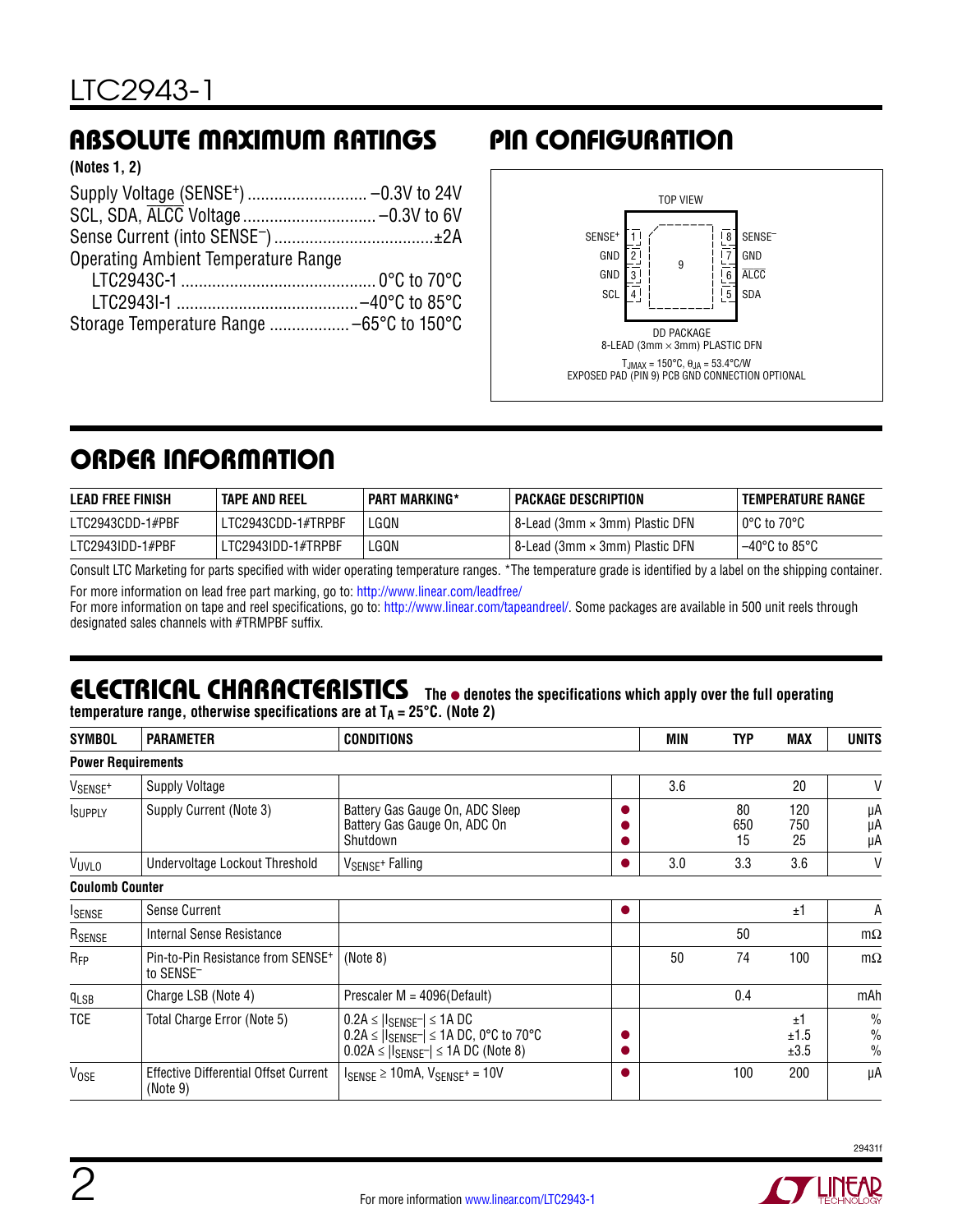### **ELECTRICAL CHARACTERISTICS** The  $\bullet$  denotes the specifications which apply over the full operating

temperature range, otherwise specifications are at T<sub>A</sub> = 25°C.

| <b>SYMBOL</b>              | <b>PARAMETER</b>                               | <b>CONDITIONS</b>                                 |           | <b>MIN</b> | <b>TYP</b> | <b>MAX</b> | <b>UNITS</b>         |
|----------------------------|------------------------------------------------|---------------------------------------------------|-----------|------------|------------|------------|----------------------|
|                            | <b>Voltage Measurement ADC</b>                 |                                                   |           |            |            |            |                      |
|                            | Resolution (No Missing Codes)                  | (Note 8)                                          |           | 14         |            |            | <b>Bits</b>          |
| $V_{FS(V)}$                | Full-Scale Voltage Conversion                  |                                                   |           |            | 23.6       |            | $\mathsf{V}$         |
| $\Delta V_{LSB}$           | Quantization Step of 14-Bit Voltage<br>ADC     | (Note 6)                                          |           |            | 1.44       |            | mV                   |
| TUE <sub>V</sub>           | Voltage Total Unadjusted Error                 |                                                   |           |            |            | 1.3        | $\%$<br>$\%$         |
| Gainy                      | <b>Voltage Gain Accuracy</b>                   |                                                   |           |            |            | 1.3        | $\frac{0}{0}$        |
| IMLy                       | <b>Integral Nonlinearity</b>                   | $V_{SENSE^+}$ > 5V                                | $\bullet$ |            | ±1         | ±4         | <b>LSB</b>           |
|                            |                                                | $3.6V \leq V_{SENSE^+} \leq 5V$                   |           |            |            | ±8         | <b>LSB</b>           |
| $T_{\text{CONV(V)}}$       | <b>Voltage Conversion Time</b>                 |                                                   |           |            |            | 48         | ms                   |
|                            | <b>Current Measurement ADC</b>                 |                                                   |           |            |            |            |                      |
|                            | Resolution (No Missing Codes)                  | (Note 8)                                          |           | 12         |            |            | <b>Bits</b>          |
| $V_{FS(I)}$                | <b>Full-Scale Current Conversion</b>           |                                                   | ●         |            | ±1.3       |            | A                    |
| VSENSE                     | Sense Voltage Differential Input<br>Range      | $V_{SENSF}$ + $-V_{SENSF}$                        |           |            |            | ±1         | А                    |
| $\Delta I_{LSB}$           | Quantization Step of 12-Bit Current<br>ADC     | (Note 6)                                          |           |            | 317.4      |            | μA                   |
| Gain                       | <b>Current Gain Accuracy</b>                   | 0°C to 70°C<br>$-40^{\circ}$ C to 85 $^{\circ}$ C |           |            |            | 1.3<br>3   | $\%$<br>$\%$<br>$\%$ |
| $V_{OS(1)}$                | Offset                                         |                                                   |           |            | ±1         | ±10        | LSB                  |
| INL <sub>1</sub>           | <b>Integral Nonlinearity</b>                   |                                                   |           |            | ±1         | ±4         | LSB                  |
| $T_{\text{CONV(1)}}$       | <b>Current Conversion Time</b>                 |                                                   |           |            |            | 8          | ms                   |
|                            | <b>Temperature Measurement ADC</b>             |                                                   |           |            |            |            |                      |
|                            | Resolution (No Missing Codes)                  | (Note 8)                                          | $\bullet$ | 11         |            |            | <b>Bits</b>          |
| T <sub>FS</sub>            | Full-Scale Temperature                         |                                                   |           |            | 510        |            | Κ                    |
| $\Delta T_{LSB}$           | Quantization Step of 11-Bit<br>Temperature ADC | (Note 6)                                          |           |            | 0.25       |            | Κ                    |
| <b>TUE<sub>T</sub></b>     | Temperature Total Unadjusted Error             |                                                   |           | ±3         |            |            | Κ                    |
| $T_{\text{CONV(T)}}$       | <b>Temperature Conversion Time</b>             |                                                   | $\bullet$ |            |            | 8          | ms                   |
|                            | <b>Digital Inputs and Digital Outputs</b>      |                                                   |           |            |            |            |                      |
| $V_{\text{ITH(HV)}}$       | Logic Input Threshold                          | $V_{SENSE^+} \geq 5V$                             |           | 0.8        |            | 2.2        | $\mathsf{V}$         |
| $V_{\text{ITH(LV)}}$       |                                                | $3.6V < V_{SENSE^+} < 5V$                         |           | 0.45       |            | 1.8        | $\mathsf{V}$         |
| $\mathsf{V}_{\mathsf{OL}}$ | Low Level Output Voltage, ALCC,<br>SDA         | $I = 3mA$ , $V_{SENSE^+} \ge 5V$                  | $\bullet$ |            |            | 0.4        | $\mathsf{V}$         |
| I <sub>IN</sub>            | Input Leakage, ALCC, SCL, SDA                  | $V_{IN} = 5V$                                     | $\bullet$ |            |            | ±1         | μA                   |
| $C_{\text{IN}}$            | Input Capacitance, ALCC, SCL, SDA              | (Note 8)                                          | $\bullet$ |            |            | 10         | pF                   |
| t <sub>PCC</sub>           | Minimum Charge Complete (CC)<br>Pulse Width    |                                                   |           |            |            | 1          | μs                   |

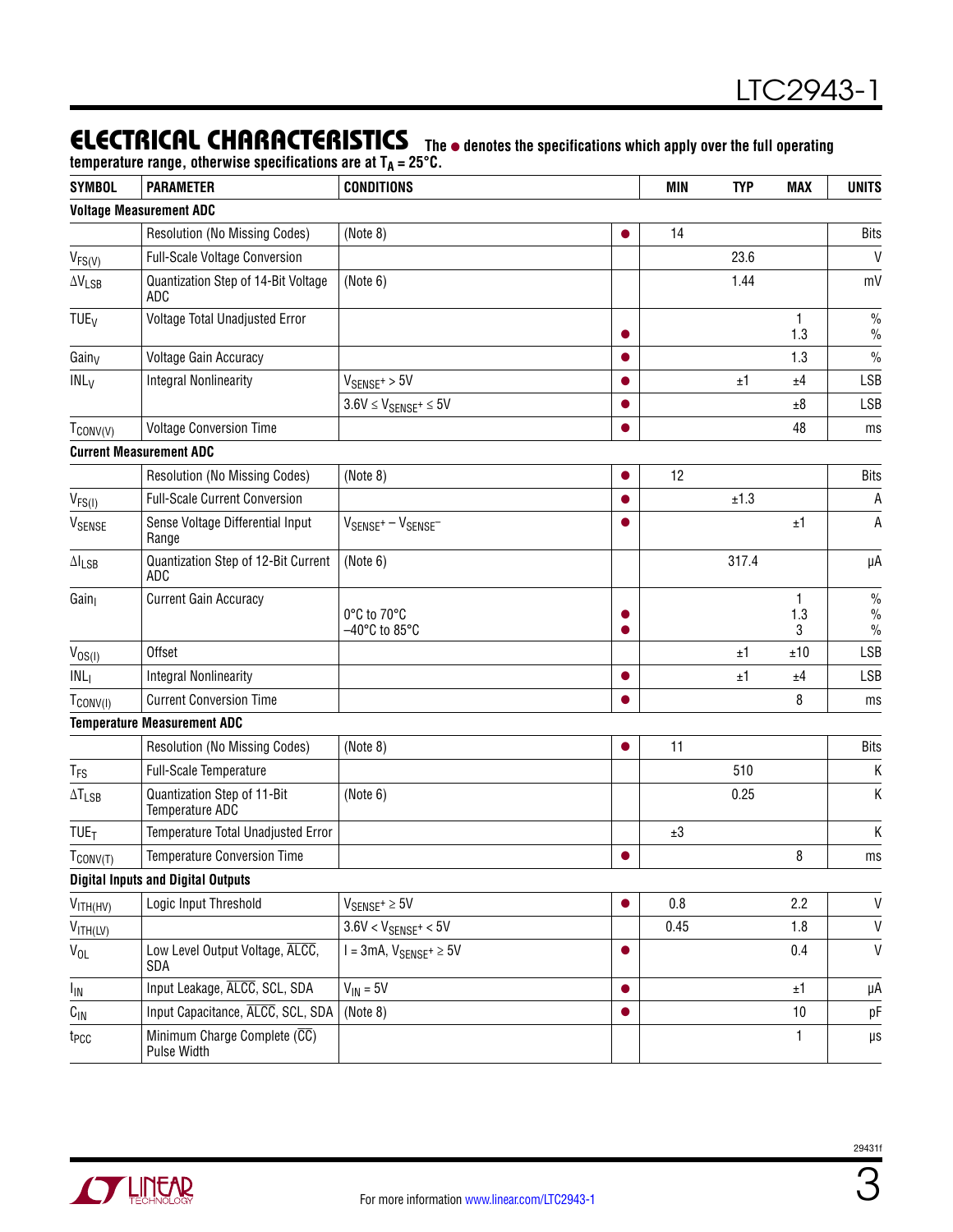#### Electrical Characteristics The  $\bullet$  denotes the specifications which apply over the full operating

temperature range, otherwise specifications are at T<sub>A</sub> = 25°C.

| <b>SYMBOL</b>             | <b>PARAMETER</b>                                       | <b>CONDITIONS</b> | <b>MIN</b>           | <b>TYP</b> | <b>MAX</b> | <b>UNITS</b> |
|---------------------------|--------------------------------------------------------|-------------------|----------------------|------------|------------|--------------|
|                           | <b>1<sup>2</sup>C Timing Characteristics</b>           |                   |                      |            |            |              |
| f <sub>SCL(MAX)</sub>     | Maximum SCL Clock Frequency                            |                   | 400                  | 900        |            | kHz          |
| t <sub>BUF(MAX)</sub>     | Bus Free Time Between Stop/Start                       |                   |                      |            | l.3        | μs           |
| $t_{\text{SU(STA(MIN))}}$ | Minimum Repeated Start Set-Up<br>Time                  |                   |                      |            | 600        | ns           |
| $t_{HD(STA(MIN))}$        | Minimum Hold Time (Repeated)<br><b>Start Condition</b> |                   |                      |            | 600        | ns           |
| $t_{\text{SU(STO(MIN))}}$ | Minimum Set-Up Time for Stop<br>Condition              |                   |                      |            | 600        | ns           |
| $t_{\text{SU(DAT(MIN))}}$ | Minimum Data Setup Time Input                          |                   |                      |            | 100        | ns           |
| $I_{HD(DAT(MIN))}$        | Minimum Data Hold Time Input                           |                   |                      |            | 50         | ns           |
| <b>HDDATO</b>             | Data Hold Time Input Output                            |                   | 0.3                  |            | 0.9        | μs           |
| $T_{OF}$                  | Data Output Fall Time                                  | (Notes 7, 8)      | $20 + 0.1 \cdot C_R$ |            | 300        | ns           |

**Note 1.** Stresses beyond those listed under Absolute Maximum Ratings may cause permanent damage to the device. Exposure to any Absolute Maximum Rating condition for extended periods may affect device reliability and lifetime.

**Note 2.** All currents into pins are positive, all voltages are referenced to GND unless otherwise specified.

**Note 3.**  $I_{SUPPLY} = I_{SENSE^+} + I_{SENSE^-}$ . In most operating modes,  $I_{SUPPLY}$  is flowing in SENSE<sup>+</sup> pin. Only during ADC conversions, current is flowing in  $SENSE<sup>-</sup>$  pin as well. Typically,  $I_{SENSE<sup>-</sup>} = V_{SENSE<sup>-</sup>}/150k$  during ADC voltage conversion and  $I_{SENSE}$  = 20µA during ADC current conversion.

**Note 4.** The equivalent charge of an LSB in the accumulated charge register depends on the value of  $R_{\text{SENSE}}$  and the setting of the internal prescaling factor M:

 $q_{LSR} = 0.4$ mAh • (M/4096)

See Choosing Coulomb Counter Prescaler M section for more information. 1mAh = 3.6C (Coulombs)

**Note 5.** Deviation of q<sub>LSB</sub> from its nominal value.

**Note 6.** The quantization step of the 14-bit ADC in voltage mode,12-bit ADC in current mode and 11-bit ADC in temperature mode is not the same as the LSB of the respective combined 16-bit registers. See Voltage, Current and Temperature Registers section for more information.

**Note 7.**  $C_B$  = Capacitance of one bus line in pF (10pF  $\leq C_B \leq 400$ pF).

**Note 8.** Guaranteed by design, not subject to test.

**Note 9.** See Effect of Differential Offset Voltage on Total Charge Error section.

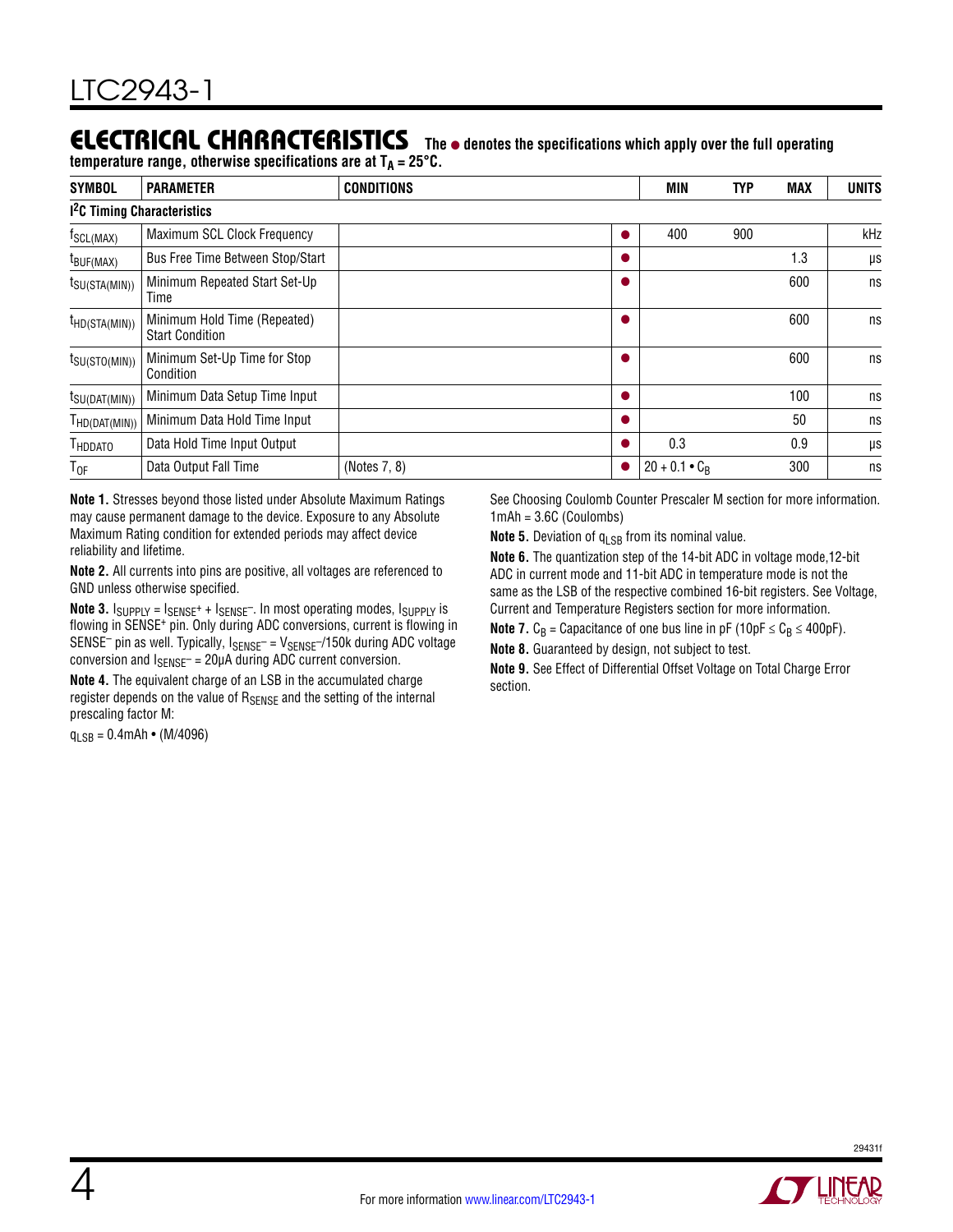### Timing Diagram



**Figure 1. Definition of Timing on I2C Bus**

### Typical Performance Characteristics



29431 G03



29431f



VSENSE+ (V)

29431 G04

VSENSE+ (V)

29431 G05

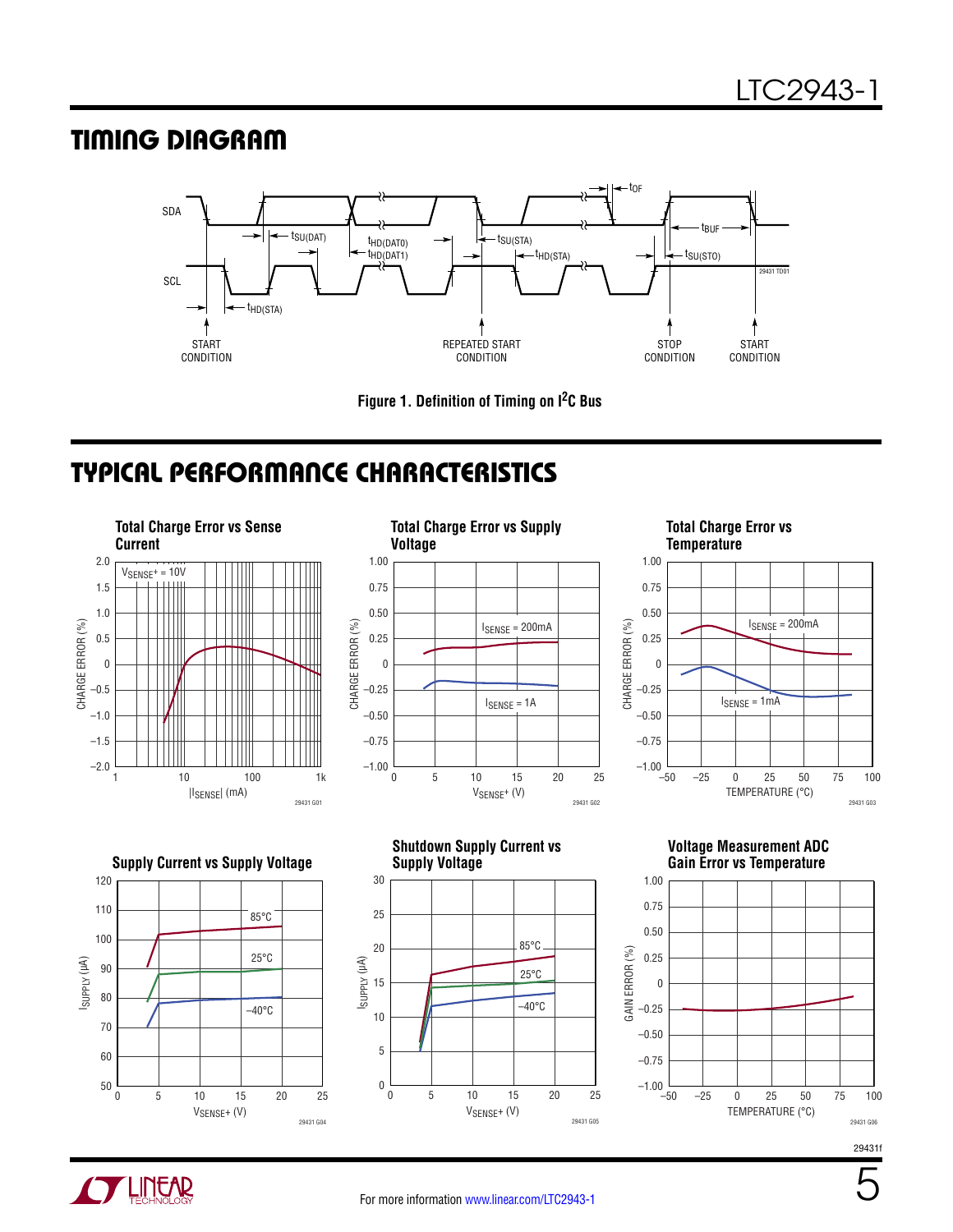# Typical Performance Characteristics



**Temperature Error vs Temperature Voltage Measurement Noise**









**Sense Resistor Stability**



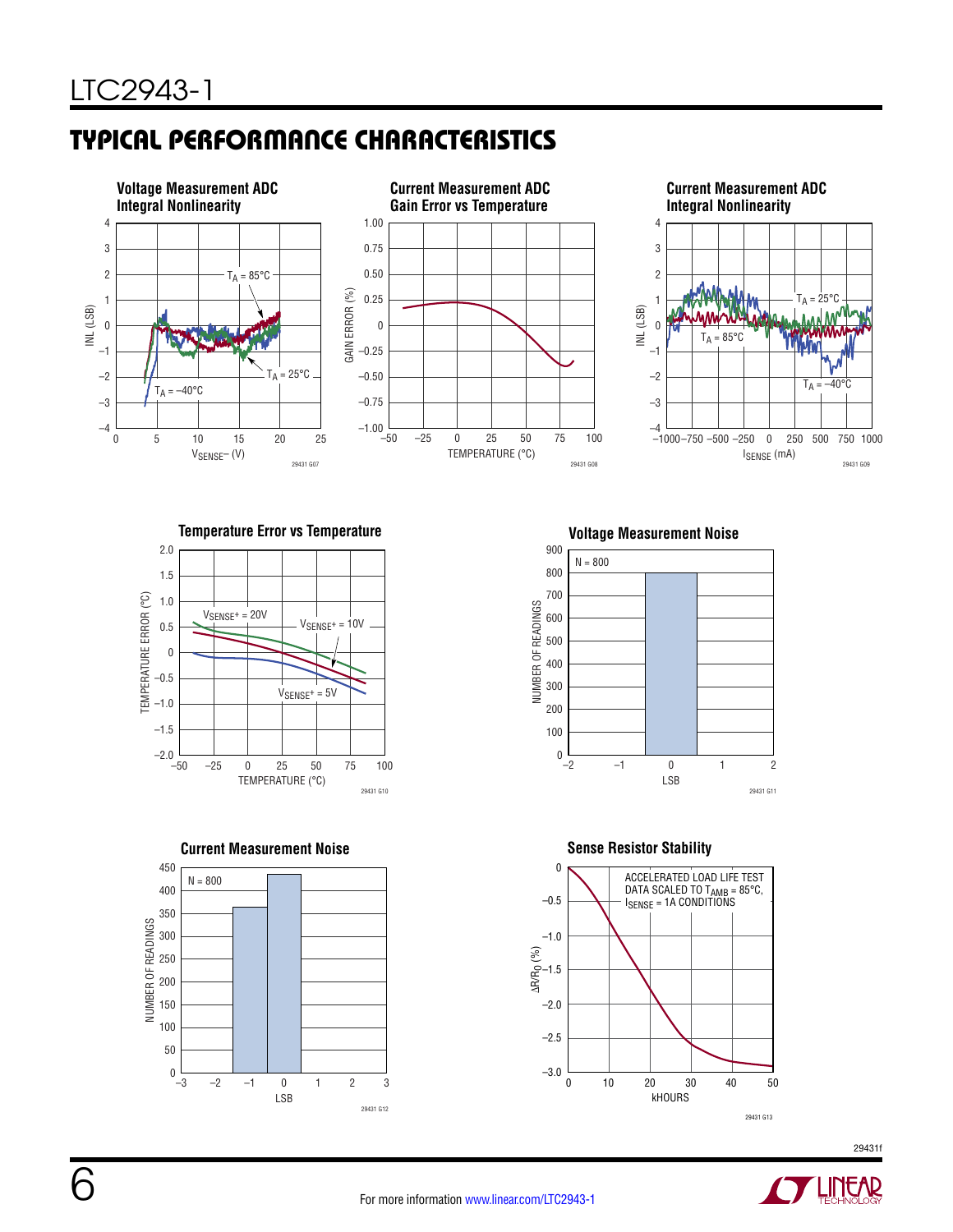### Pin Functions

**SENSE+ (Pin 1):** Positive Current Sense Input and Power Supply. Connect to the load and battery charger output.  $V_{\text{SENSF}}$ + operating range is 3.6V to 20V. SENSE<sup>+</sup> is also an input to the ADC during current measurement. Bypass to GND with a 1µF capacitor located as close to pin 1 and pin 2 as possible.

**GND (Pin 2, Pin 3, Pin 7):** Device Ground. Connect directly to the negative battery terminal.

**SCL (Pin 4):** Serial Bus Clock Input. SCL is internally pulled up with 50µA (Typ) above its logic input high threshold to about 2V (Typ).

**SDA (Pin 5):** Serial Bus Data Input and Output. SDA is internally pulled up with 50µA (Typ) above its logic input high threshold to about 2V (Typ).

**ALCC (Pin 6):** Alert Output or Charge Complete Input. Configured either as an SMBus alert output or charge complete inputby controlregisterbits B[2:1]. Atpower-up, the pin defaults to alert mode conforming to the SMBus alert response protocol. It behaves as an open-drain logic output that pulls to GND when any threshold register value is exceeded. When configured as a charge complete input, connect to the charge complete output from the battery charger circuit. A low level at  $\overline{CC}$  sets the value of the accumulated charge (registers C, D) to FFFFh.

**SENSE– (Pin 8):** Negative Current Sense Input. Connect SENSE– to the positive battery terminal. Current from/ into this pin must not exceed 1A in normal operation. SENSE– is also an input to the ADC during voltage and current measurement.

**Exposed Pad (Pin 9):** Exposed pad may be left open or connected to device ground (GND).



7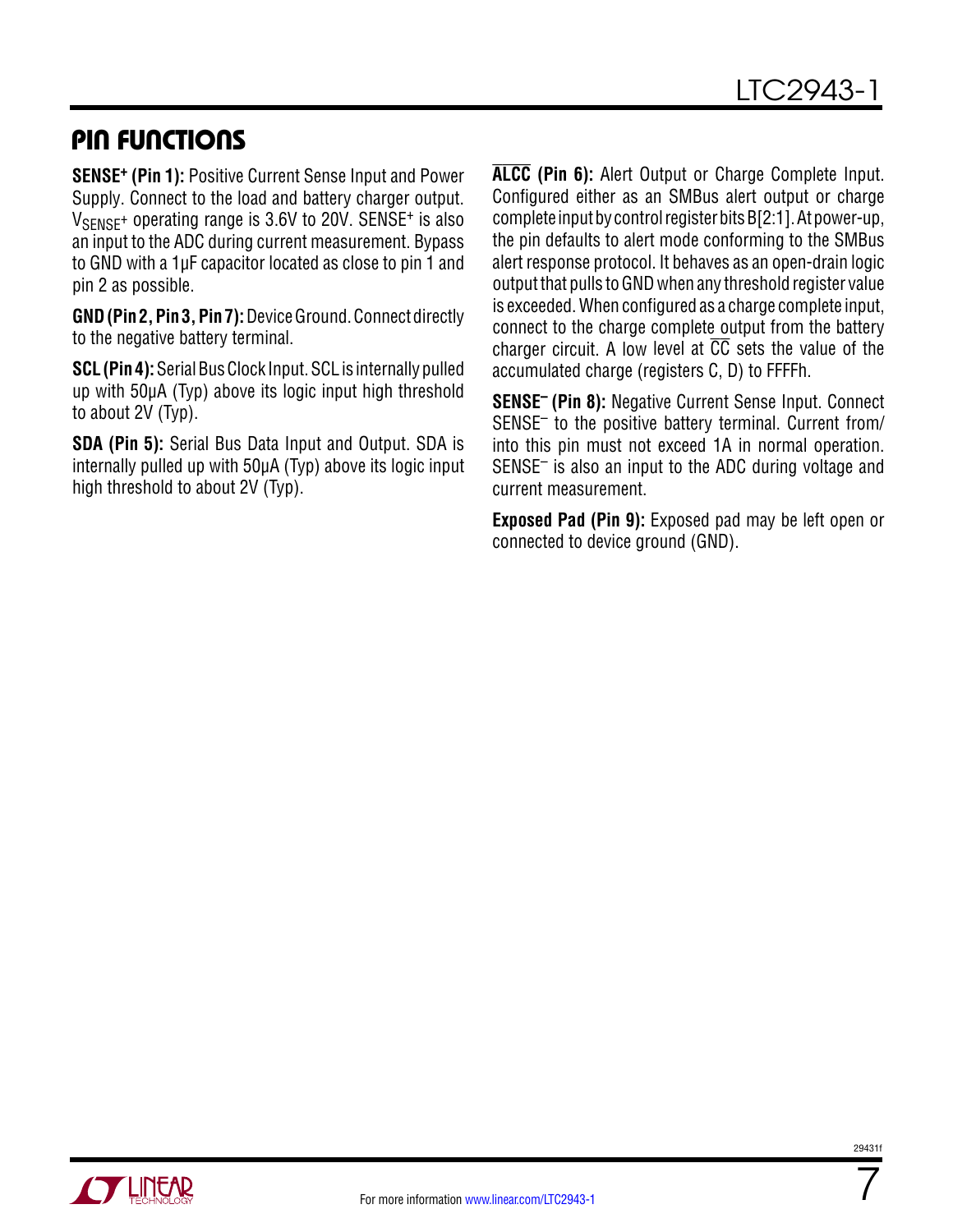# Block Diagram



# **OPERATION**

### **Overview**

The LTC2943-1 is a battery gas gauge designed for use with multicell batteries with terminal voltages from 3.6V to 20V. It measures battery charge and discharge, battery voltage, current and its own temperature.

A precision analog coulomb counter integrates current through a sense resistor between the battery's positive terminal and the load or charger. Battery voltage, battery current and silicon temperature are measured with an internal ADC.

The integrated, temperature compensated sense resistor offers board space savings and superior change measurement accuracy in applications with currents up to 1A.

### **Coulomb Counter**

Charge is the time integral of current. The LTC2943-1 measures charge by monitoring the voltage developed across an internal sense resistor. The differential voltage is applied to an auto-zeroed differential analog integrator to infer charge.

When the integrator output ramps to REFHI or REFLO levels, switches S1, S2, S3 and S4 toggle to reverse the ramp direction (Figure 2). By observing the condition of the switches and the ramp direction, polarity is determined. This approachalsosignificantly lowers the impactonoffset of the analog integrator as described in the Differential Offset Voltage section.

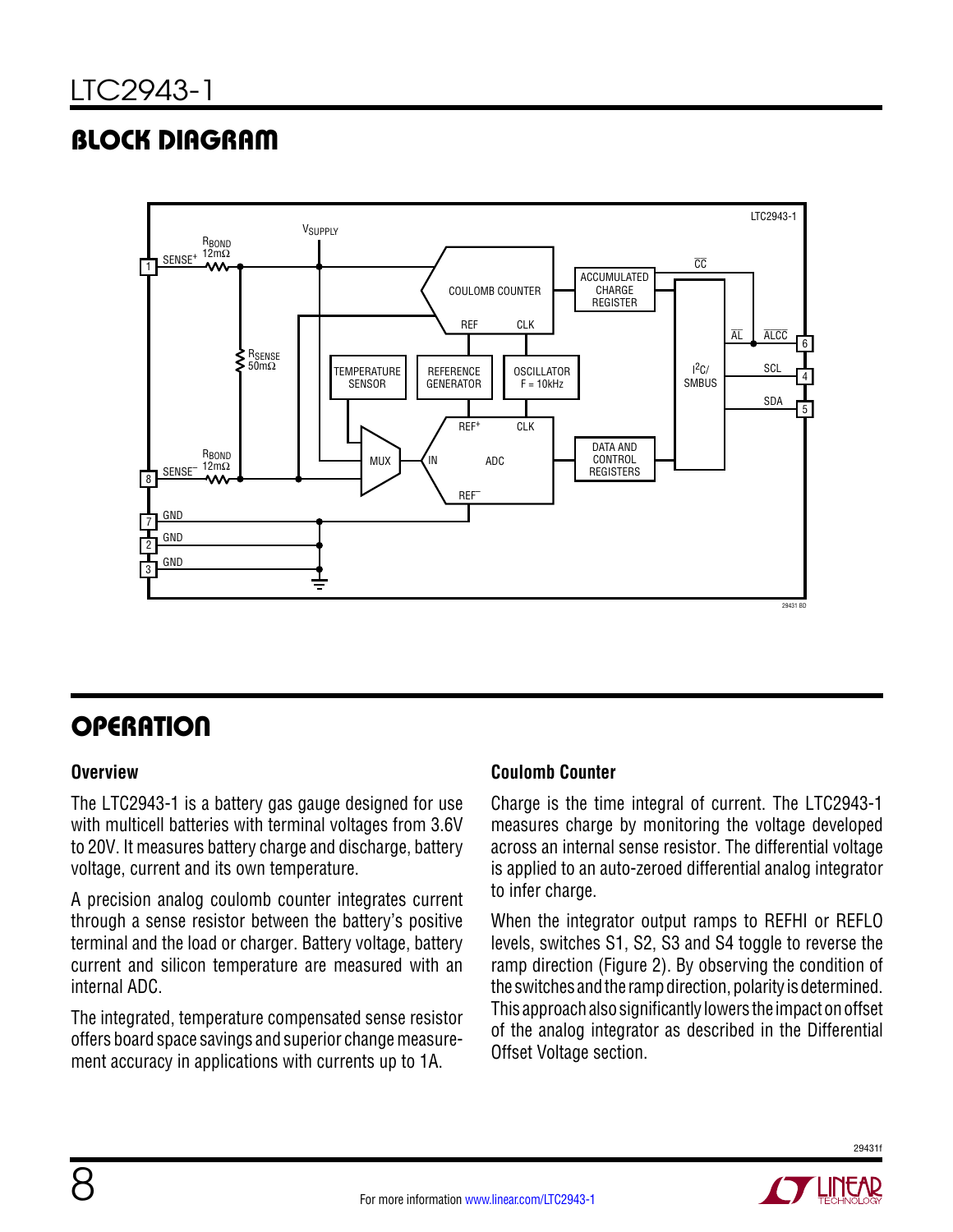# **OPERATION**

A programmable prescaler effectively increases integration time by a factor M programmable from 1 to 4096. At each underflow or overflow of the prescaler, the accumulated charge register (ACR) value is incremented or decremented one count. The value of accumulated charge is read via the I2C interface.

### **Voltage, Current and Temperature ADC**

The LTC2943-1 includes a 14-bit No Latency ΔΣ analogto-digital converter, with internal clock and voltage reference circuits.

The ADC can be used to monitor the battery voltage at SENSE– or the battery current flowing through the sense resistor or to convert the output of the on-chip temperature sensor.

Conversion of voltage, current and temperature are triggered by programming the control register via the  $1^2C$ interface. The LTC2943-1 includes a scan mode where voltage, current and temperature conversion measurements are executed every 10 seconds. At the end of each conversion the corresponding registers are updated and the converter goes to sleep to minimize quiescent current.

The temperature sensor generates a voltage proportional to temperature with a slope of 2mV/K resulting in a voltage of 600mV at 27°C.

#### **Power-Up Sequence**

When SENSE<sup>+</sup> rises above a threshold of approximately 3.3V, the LTC2943-1 generates an internal power-on reset (POR) signal and sets all registers to their default state. In the default state, the coulomb counter is active while the voltage, current and temperature ADC is switched off. The accumulated charge register is set to mid-scale (7FFFh), all low threshold registers are set to 0000h and all high threshold registers are set to FFFFh. The alert mode is enabled and the coulomb counter prescaling factor M is set to 4096.



**Figure 2. Coulomb Counter Section of the LTC2943-1**



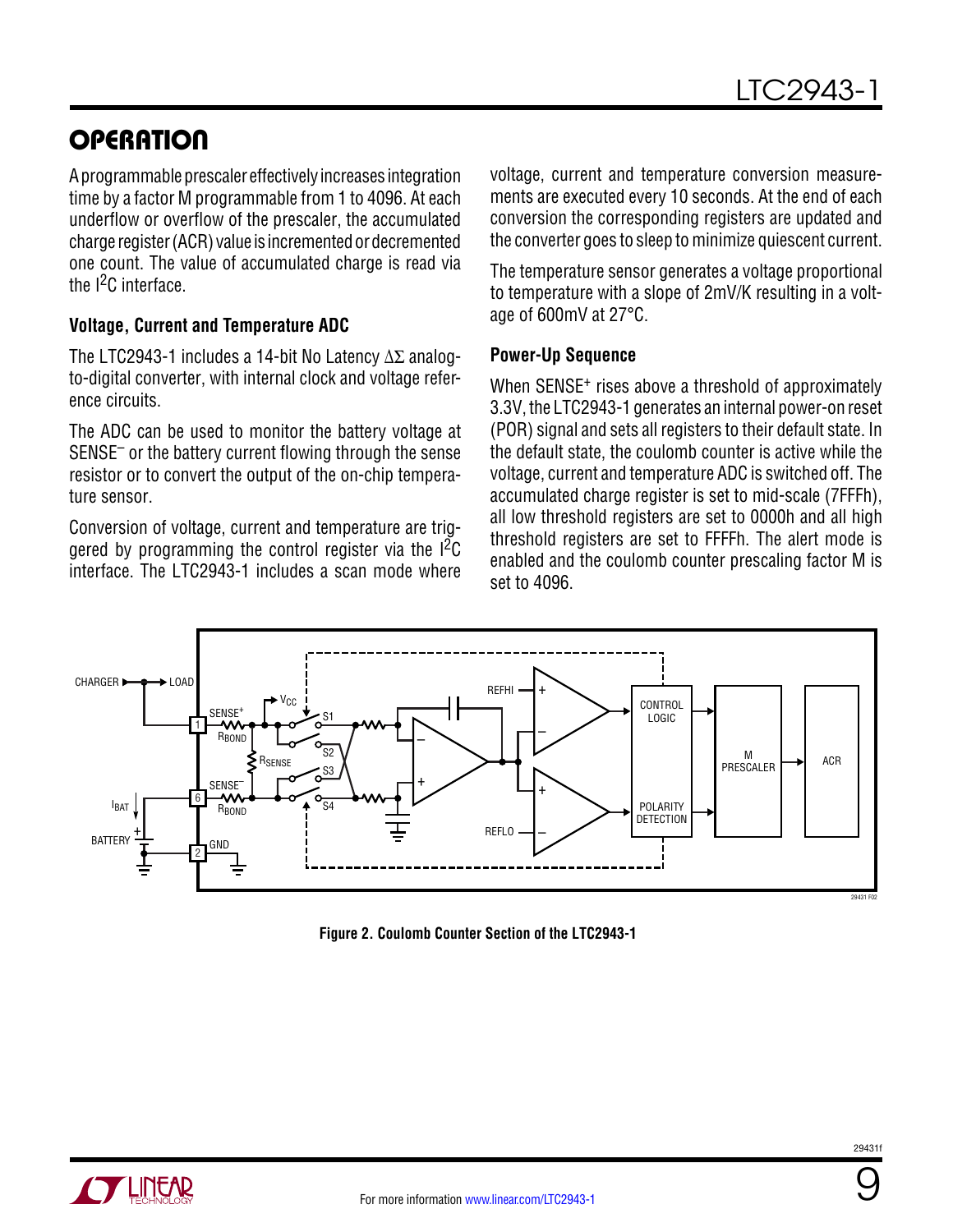#### **Internal Registers**

The LTC2943-1 register map is shown in Table 1. The LTC2943-1 integrates current through a sense resistor, measures battery voltage, current and temperature and stores the results in internal 16-bit registers accessible via I<sup>2</sup>C. High and low limits can be programmed for each measured quantity. The LTC2943-1 continuously monitors these limits and sets a flag in the status register when a limit is exceeded. If the alert mode is enabled, the ALCC pin pulls low.

#### **Table 1. Register Map**

| <b>ADDRESS</b> | <b>NAME</b> | <b>REGISTER DESCRIPTION</b>       | R/W | <b>DEFAULT</b>  |
|----------------|-------------|-----------------------------------|-----|-----------------|
| 00h            | А           | <b>Status</b>                     | R   | See Table 2     |
| 01h            | B           | Control                           | R/W | 3Ch             |
| 02h            | C           | <b>Accumulated Charge MSB</b>     | R/W | 7Fh             |
| 03h            | D           | <b>Accumulated Charge LSB</b>     | R/W | FFh             |
| 04h            | E           | Charge Threshold High MSB         | R/W | FFh             |
| 05h            | F           | Charge Threshold High LSB         | R/W | FFh             |
| 06h            | G           | Charge Threshold Low MSB          | R/W | 00h             |
| 07h            | H           | <b>Charge Threshold Low LSB</b>   | R/W | 00h             |
| 08h            | I           | <b>Voltage MSB</b>                | R   | 00h             |
| 09h            | J           | <b>Voltage LSB</b>                | R   | 00h             |
| 0Ah            | K           | Voltage Threshold High MSB        | R/W | FFh             |
| 0Bh            | L           | Voltage Threshold High LSB        | R/W | FFh             |
| 0Ch            | M           | Voltage Threshold Low MSB         | R/W | 00 <sub>h</sub> |
| 0Dh            | N           | Voltage Threshold Low LSB         | R/W | 00h             |
| 0Eh            | 0           | <b>Current MSB</b>                | R   | 00h             |
| 0Fh            | P           | <b>Current LSB</b>                | R   | 00h             |
| 10h            | Q           | <b>Current Threshold High MSB</b> | R/W | FFh             |
| 11h            | R           | <b>Current Threshold High LSB</b> | R/W | FFh             |
| 12h            | S           | <b>Current Threshold Low MSB</b>  | R/W | 00h             |
| 13h            | Τ           | <b>Current Threshold Low LSB</b>  | R/W | 00h             |
| 14h            | U           | <b>Temperature MSB</b>            | R   | 00h             |
| 15h            | V           | Temperature LSB                   | R   | 00h             |
| 16h            | W           | Temperature Threshold High        | R/W | FFh             |
| 17h            | χ           | <b>Temperature Threshold Low</b>  | R/W | 00h             |

 $R = Read$ .  $W = Write$ 

The status of the charge, voltage, current and temperature alerts is reported in the status register shown in Table 2.

|  |  | Table 2. Status Register (A) |  |
|--|--|------------------------------|--|
|--|--|------------------------------|--|

| BIT  | <b>NAME</b>                                     | <b>OPERATION</b>                                                                                                                   | <b>DEFAULT</b> |
|------|-------------------------------------------------|------------------------------------------------------------------------------------------------------------------------------------|----------------|
| A[7] | Reserved                                        |                                                                                                                                    |                |
| A[6] | <b>Current Alert</b>                            | Indicates one of the current<br>limits was exceeded                                                                                | 0              |
| A[5] | Accumulated<br>Charge<br>Overflow/<br>Underflow | Indicates that the value of the<br>ACR hit either top or bottom                                                                    | 0              |
| A[4] | Temperature<br>Alert                            | Indicates one of the<br>temperature limits was<br>habaaoxa                                                                         | 0              |
| A[3] | Charge Alert<br>High                            | Indicates that the ACR value<br>exceeded the charge threshold<br>high limit                                                        | 0              |
| A[2] | Charge Alert<br>l ow                            | Indicates that the ACR value<br>exceeded the charge threshold<br>low limit                                                         | 0              |
| A[1] | Voltage Alert                                   | Indicates one of the voltage<br>limits was exceeded                                                                                | 0              |
| A[0] | Undervoltage<br>Lockout Alert                   | Indicates recovery from<br>undervoltage. If set to 1, a<br>UVLO has occurred and the<br>contents of the registers are<br>uncertain | 1              |

After each voltage, current or temperature conversion, the conversion result is compared to the respective threshold registers. If a value in the threshold registers is exceeded, the corresponding bit A[6], A[4] or A[1] is set.

The accumulated charge register (ACR) is compared to the charge thresholds every time the analog integrator increments or decrements the prescaler. If the ACR value exceeds the threshold register values, the corresponding bit A[3] or A[2] are set. Bit A[5] is set if the accumulated charge registers (ACR) overflows or underflows. At each overflow or underflow, the ACR rolls over and resumes integration.

The undervoltage lockout (UVLO) bit of the status register A[0] is set if, during operation, the voltage on the SENSE<sup>+</sup> pin drops below 3.5V without reaching the POR level. The analog parts of the coulomb counter are switched off while

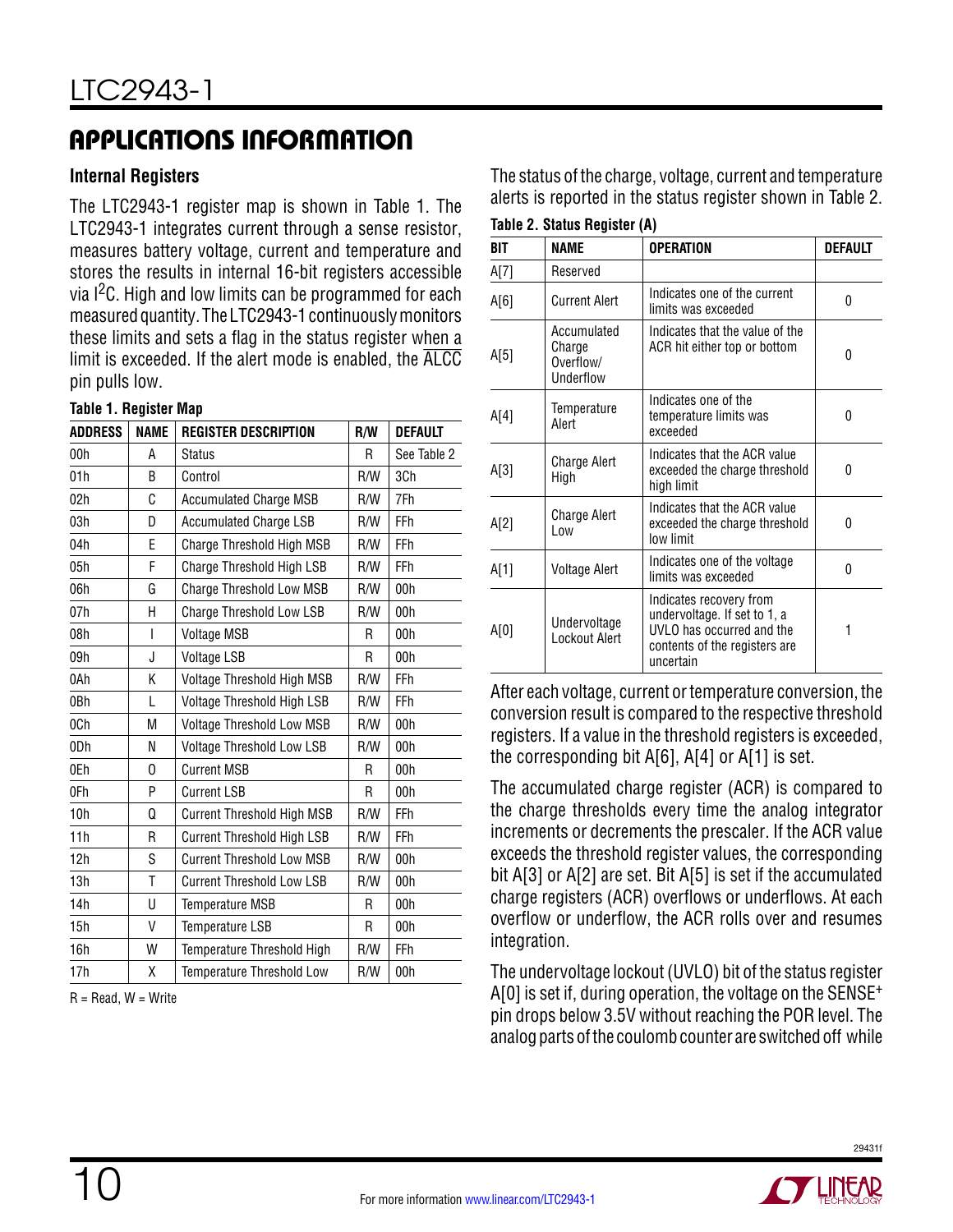the digital register values are retained. After recovery of the supply voltage the coulomb counter resumes integrating with the stored value in the accumulated charge registers but it has missed any charge flowing while SENSE+ < 3.5V.

All status register bits are cleared after being read by the host, but might be reasserted after the next temperature, voltage or current conversion or charge integration, if the corresponding alert condition is still fulfilled.

### **Control Register (B)**

The operation of the LTC2943-1 is controlled by programming the control register. Table 3 shows the organization of the 8-bit control register B[7:0].

#### **Table 3. Control Register B**

| BIT    | <b>NAME</b> | <b>OPERATION</b>                                                                                   |                                                                                                | <b>DEFAULT</b> |  |  |
|--------|-------------|----------------------------------------------------------------------------------------------------|------------------------------------------------------------------------------------------------|----------------|--|--|
| B[7:6] | ADC Mode    | [11] Automatic Mode:<br>continuously performing<br>voltage, current and temperature<br>conversions |                                                                                                | [00]           |  |  |
|        |             | [10] Scan Mode: performing<br>voltage, current and temperature<br>conversion every 10s             |                                                                                                |                |  |  |
|        |             | sleep                                                                                              | [01] Manual Mode: performing<br>single conversions of voltage,<br>current and temperature then |                |  |  |
|        |             | [00] Sleep                                                                                         |                                                                                                |                |  |  |
| B[5:3] | Prescaler M | Sets coulomb counter prescaling<br>factor M between 1 and 4096.<br>Default is 4096.                |                                                                                                | [111]          |  |  |
|        |             | Maximum value is limited to 4096                                                                   |                                                                                                |                |  |  |
|        |             | B[5:3]                                                                                             | М                                                                                              |                |  |  |
|        |             | 000                                                                                                | 1                                                                                              |                |  |  |
|        |             | 001                                                                                                | 4                                                                                              |                |  |  |
|        |             | 010                                                                                                | 16                                                                                             |                |  |  |
|        |             | 011                                                                                                | 64                                                                                             |                |  |  |
|        |             | 100                                                                                                | 256                                                                                            |                |  |  |
|        |             | 101                                                                                                | 1024                                                                                           |                |  |  |
|        |             | 110                                                                                                | 4096                                                                                           |                |  |  |
|        |             | 111                                                                                                | 4096                                                                                           |                |  |  |

| RIT    | NAME        | OPERATION                                                                                                                                                                              | DEFAULT |
|--------|-------------|----------------------------------------------------------------------------------------------------------------------------------------------------------------------------------------|---------|
| B[2:1] | <b>ALCC</b> | Configures the ALCC pin                                                                                                                                                                | $[10]$  |
|        | Configure   | [10] Alert Mode.                                                                                                                                                                       |         |
|        |             | Alert functionality enabled. Pin<br>becomes logic output                                                                                                                               |         |
|        |             | [01] Charge Complete Mode. Pin<br>becomes logic input and accepts<br>charge complete inverted signal<br>(e.g., from a charger) to set<br>accumulated charge register (C,D)<br>to FFFFh |         |
|        |             | [00] ALCC pin disabled                                                                                                                                                                 |         |
|        |             | [11] Not allowed                                                                                                                                                                       |         |
| B[0]   | Shutdown    | Shut down analog section to<br>reduce I <sub>SUPPLY</sub>                                                                                                                              | [0]     |

### **Power Down B[0]**

Setting B[0] to 1 shuts down the analog parts of the LTC2943-1, reducing the current consumption to less than 15μA (typical). The circuitry managing  $I^2C$  communication remains operating and the values in the registers are retained. Note that any charge flowing while B[0] is 1 is not measured and any charge information below 1LSB of the accumulated charge register is lost.

### **Alert/Charge Complete Configuration B[2:1]**

The ALCC pin is a dual function pin configured by the control register. By setting bits B[2:1] to [10] (default), the ALCC pin is configured as an alert pin following the SMBus protocol. In this configuration, the ALCC is pulled low if one of the four measured quantities (charge, voltage, current, temperature) exceeds its high or low threshold or if the value of the accumulated charge register overflows or underflows. An alert response procedure started by the master resets the alert at the ALCC pin. If the configuration of the ALCC pin is changed while it is pulled low due to an alert condition, the part will continue to pull ALCC low until a successful alert response procedure (ARA) has been issued by the master. For further information see the Alert Response Protocol section.

Setting the control bits B[2:1] to [01] configures the ALCC pin as a digital input. In this mode, a low input on the ALCC pin indicates to the LTC2943-1 that the battery is full and the accumulated charge register is set to its maximum, value FFFFh.

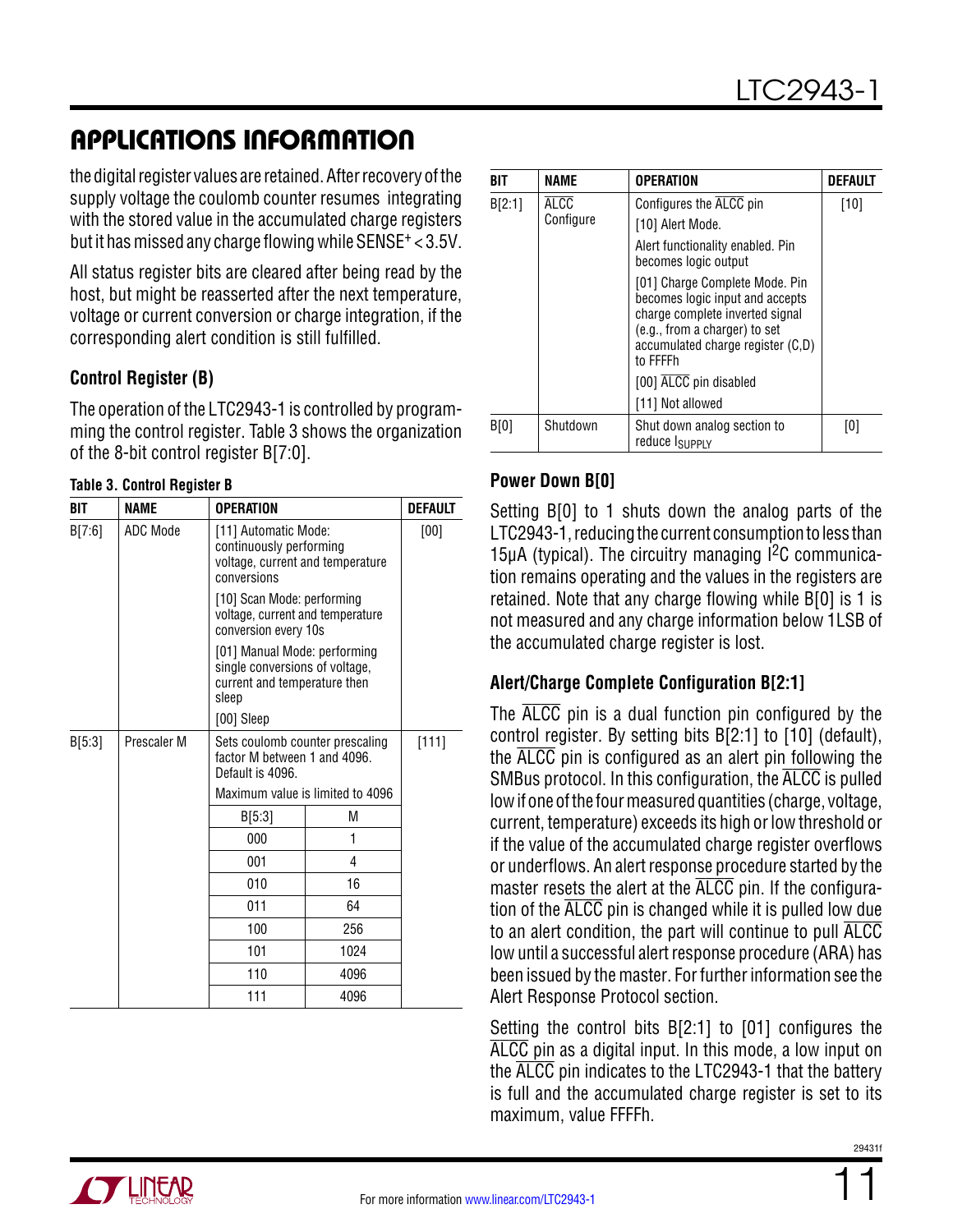If neither the alert nor the charge complete functionality is desired, bits B[2:1] should be set to [00]. The ALCC pin is then disabled and should be tied to the supply of the I<sup>2</sup>C bus with a 10k resistor.

Avoid setting B[2:1] to [11] as it enables the alert and the charge complete modes simultaneously.

### **Choosing Coulomb Prescaler M B[5:3]**

If the battery capacity ( $Q_{BAT}$ ) is small compared to the maximum current ( $I_{MAX}$ ) the prescaler value M should be changed from its default value (4096).

In these applications with a small battery but a high maximum current,  $q_{LSB}$  can get quite large with respect to the battery capacity. For example, if the battery capacity is 100mAh and the maximum current is 1A, the default value  $M = 4096$  leads to:

$$
q_{LSB}=0.4mAh
$$

The battery capacity then corresponds to only 250  $q_{\text{LSB}}$ and less than 0.5% of the accumulated charge register is utilized.

To preserve digital resolution in this case, the LTC2943-1 includes a programmable prescaler. Lowering the prescaler factor M reduces  $q_{LSB}$  to better match the accumulated charge register to the capacity of the battery. The prescaling factor M can be chosen between 1 and its default value of 4096. The charge LSB then becomes:

$$
q_{LSB} = 0.4 \text{mAh} \cdot \frac{M}{4096}
$$

To use as much of the range of the accumulated charge register as possible the prescaler factor M should be chosen for a given battery capacity  $Q_{BAT}$  and a sense resistor R<sub>SFNSF</sub> as:

$$
M \ge 4096 \bullet \frac{Q_{BAT}}{2^{16} \bullet 0.4 mAh}
$$

M can be set to 1, 4, 16, ... 4096 by programming B[5:3] of the control register as  $M = 2^{2 \cdot (4 \cdot 16)} = 2^{12 \cdot 16} = 16^{13} \cdot 16^{13} = 16^{13} \cdot 16^{13} = 16^{13} \cdot 16^{13} = 16^{13} \cdot 16^{13} = 16^{13} \cdot 16^{13} = 16^{13} \cdot 16^{13} = 16^{13} \cdot 16^{13} = 16^{13} \cdot 16^{13} = 16^{13} \cdot 16^{13} = 16^{13} \cdot 1$ The default value is 4096.

In the above example of a 100mAh battery, the prescaler should be programmed to M = 64. The  $q_{\rm LSR}$  is then 6.25µAh and the battery capacity corresponds to 16000  $q_{LSB}s$ .

### **ADC Mode B[7:6]**

The LTC2943-1 features an ADC which measures either voltage on SENSE– (battery voltage), current through SENSE+ and SENSE– (battery current) or temperature via an internal temperature sensor. The reference voltage and clock for the ADC are generated internally.

The ADC has four different modes of operation as shown in Table 3. These modes are controlled by bits B[7:6] of the control register. At power-up, bits B[7:6] are set to [00] and the ADC is in sleep mode.

A single conversion of the three measured quantities is initiated by setting the bit B[7:6] to [01]. After three conversions (voltage, current and temperature), the ADC resets B[7:6] to [00] and goes back to sleep.

The LTC2943-1 is set to scan mode by setting B[7:6] to [10]. In scan mode the ADC converts voltage, current, then temperature, then sleeps for approximately 10 seconds. It then reawakens automatically and repeats the three conversions. The chip remains in scan mode until reprogrammed by the host.

Programming B[7:6] to [11] sets the chip into automatic mode where the ADC continuously performs voltage, current and temperature conversions. The chip stays in automatic mode until reprogrammed by the host.

Programming B[7:6] to [00] puts the ADC to sleep. If control bits B[7:6] change within a conversion, the ADC will complete the running cycle of conversions before entering the newly selected mode.

A conversion of voltage requires 33ms (typical), and current and temperature conversions are completed in 4.5ms (typical). At the end of each conversion, the corresponding registers are updated. If the converted quantity exceeds the values programmed in the threshold registers, a flag is set in the status register and the  $\overline{\text{ALCC}}$  pin is pulled low (if alert mode is enabled).

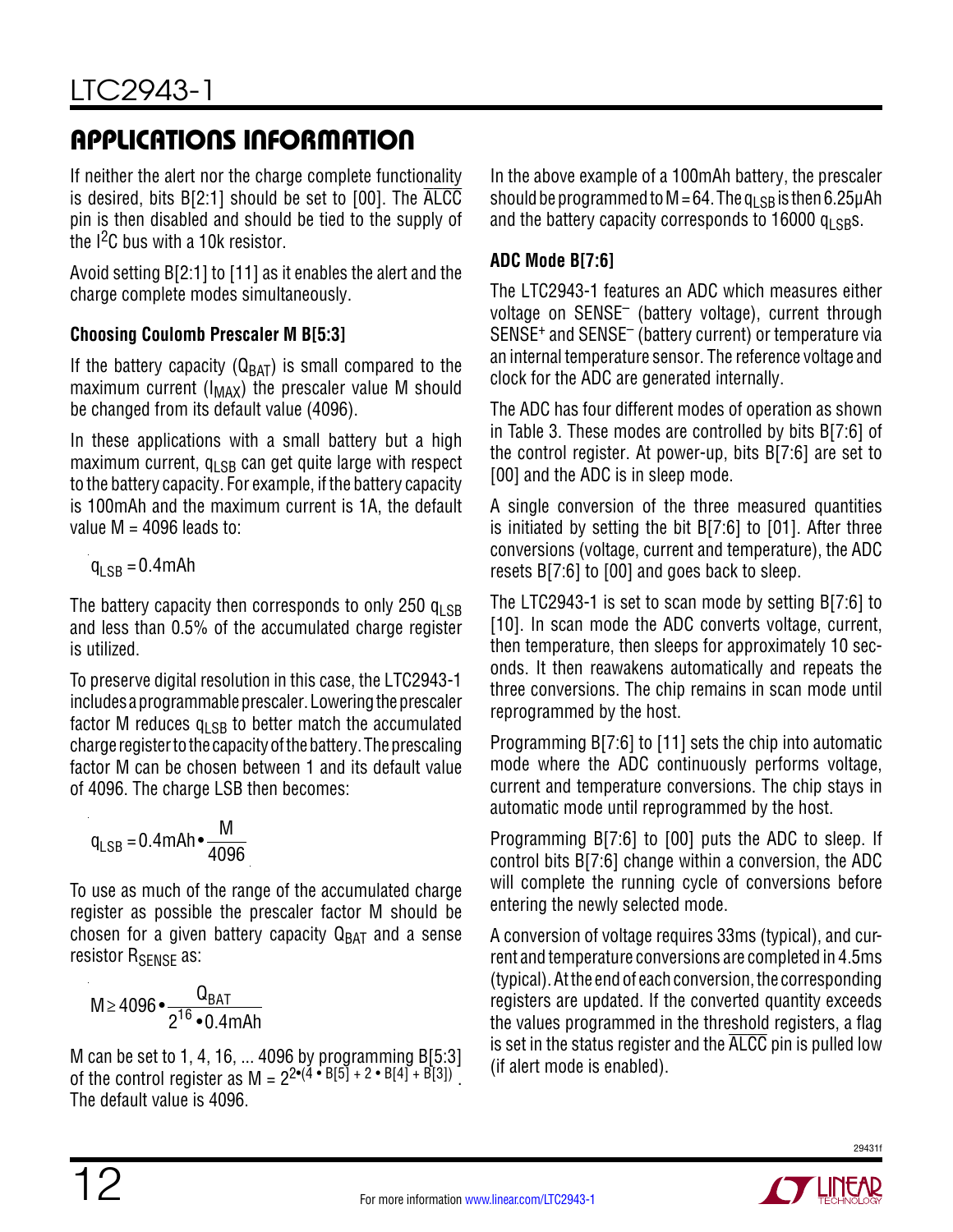#### **Alert Thresholds Registers (E,F,G,H,K,L,M,N,Q,R,S, T,W,X)**

For each of the measured quantities (battery charge, voltage, current and temperature) the LTC2943-1 features high and low threshold registers. At power-up, the high thresholds are set to FFFFh while the low thresholds are set to 0000h, with the effect of disabling them. All thresholds can be programmed to a desired value via  $1<sup>2</sup>C$ . As soon as a measured quantity exceeds the high threshold or falls below the low threshold, the LTC2943-1 sets the corresponding flag in the status register and pulls the ALCC pin low if alert mode is enabled via bits B[2:1].

### **Accumulated Charge Register (C,D)**

The coulomb counting circuitry in the LTC2943-1 integrates current through the sense resistor. The result of this charge integration is stored in the 16-bit accumulated charge register (registers C, D). As the LTC2943-1 does not know the actual battery status at power-up, the accumulated charge register (ACR) is set to mid-scale (7FFFh). If the host knows the status of the battery, the accumulated charge (C[7:0] D[7:0]) can be either programmed to the correct value via  $1<sup>2</sup>C$  or it can be set after charging to FFFFh (full) by pulling the ALCC pin low if charge complete mode is enabled via bits B[2:1]. Note that before writing to the accumulated charge registers, the analog section should be temporarily shut down by setting B[0] to 1. In order to avoid a change in the accumulated charge registers between reading MSBs C[7:0] and LSBs D[7:0], it is recommended to read them sequentially as shown in Figure 9.

### **Voltage Registers (I,J) and Voltage Threshold Registers (K,L,M,N)**

The result of the 14-bit ADC conversion of the voltage at SENSE– is stored in the voltage registers (I, J).

From the result of the 16-bit voltage registers I[7:0]J[7:0] the measured voltage can be calculated as:

$$
V_{\text{SENSE}} = 23.6 \text{V} \cdot \frac{\text{RESULT}_{h}}{\text{FFFF}_{h}} = 23.6 \text{V} \cdot \frac{\text{RESULT}_{\text{DEC}}}{65535}
$$

Example 1: a register value  $[7:0] =$  B0h and  $J[7:0] = 1$ Ch corresponds to a voltage on SENSE– of:

$$
V_{SENSE}
$$
 = 23.6 $V \cdot \frac{B01C_h}{FFF_h}$  = 23.6 $V \cdot \frac{45084_{DEC}}{65535}$   $\approx$  16.235 $V$ 

Example 2: To set a low level threshold for the battery voltage of 7.2V, register M should be programmed to 4Eh and register N to 1Ah.

#### **Current Registers (O,P) and Current Threshold Registers (Q,R,S,T)**

The result of the current conversion is stored in the current registers (O,P).

As the ADC resolution is 12 bits in current mode, the lowest four bits of the combined current registers (O, P) are always zero.

The ADC measures battery current by converting the voltage,  $V_{\text{SFRSE}}$ , across the sense resistor  $R_{\text{SFRSE}}$ . Depending on whether the battery is being charged or discharged, the measured voltage drop on R<sub>SENSE</sub> is positive or negative. The result is stored in registers O and P in excess –32767 representation.  $O[7:0] = FFh$ ,  $P[7:0] = FFh$  corresponds to the full-scale positive current 1.3A. While  $O[7:0] = O(0)$ , P[7:0] = 00h corresponds to the full-scale negative current –1.3A. The battery current can be obtained from the two byte register O[7:0]P[7:0] and the value of the chosen sense resistor R<sub>SENSE</sub>:

$$
I_{BAT} = 1.3A \cdot \left(\frac{RESULT_{h} - 7FFF_{h}}{7FFF_{h}}\right) = 1.3A \cdot \left(\frac{RESULT_{DEC} - 32767}{32767}\right)
$$

Positive current is measured when the battery is charging and negative current is measured when the battery is discharging.

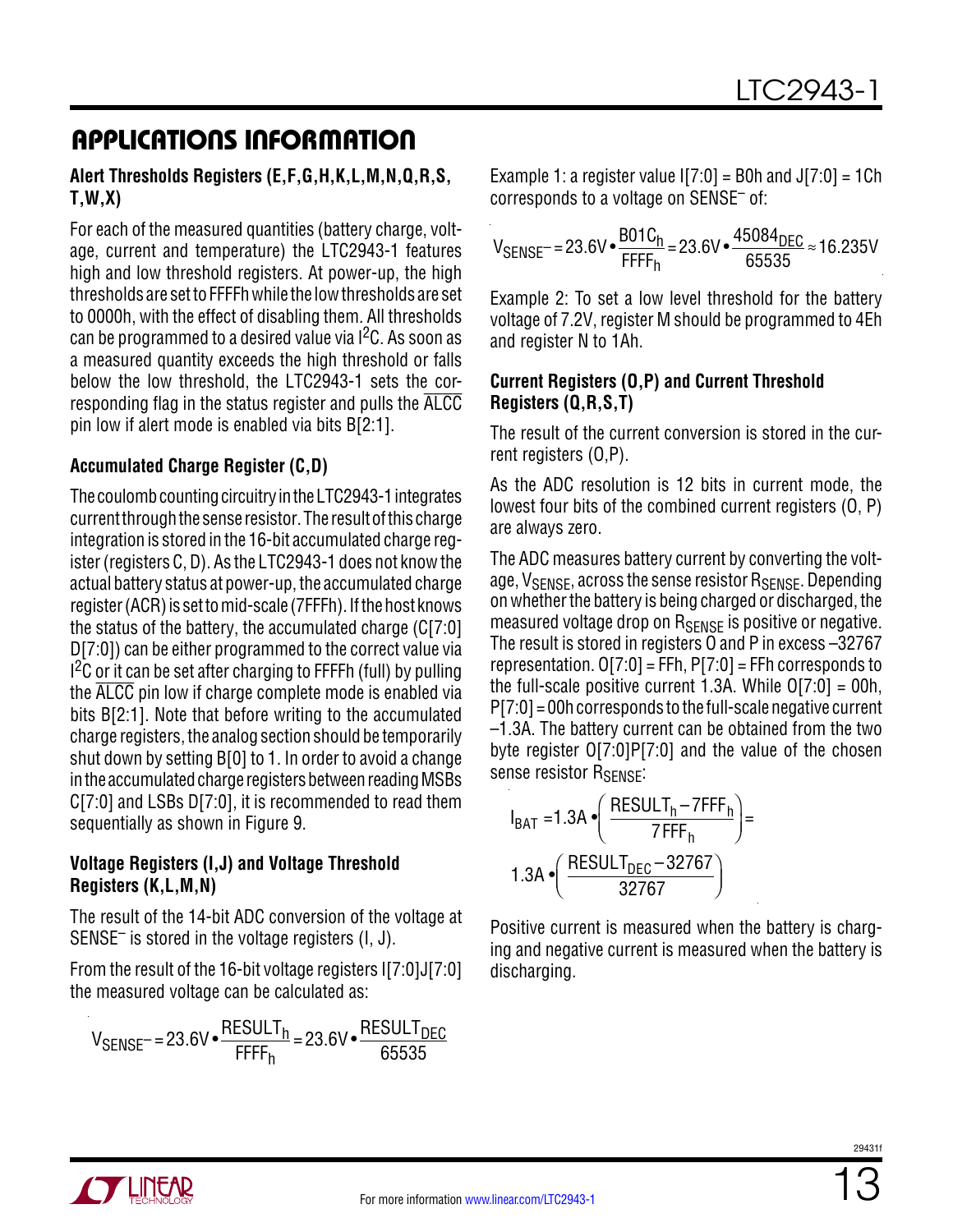Example 1: a register value of  $O[7:0] = A8h P[7:0] = 40h$ together with a sense resistor  $R_{\text{SENSF}} = 50 \text{m}\Omega$  corresponds to a battery current:

$$
I_{BAT} = 1.3A \cdot \left(\frac{A840_h - 7FFF_h}{7FFF_h}\right) =
$$
  
1.3A \cdot \left(\frac{43072 - 32767}{32767}\right) \approx 314.5mA

The positive current result indicates that the battery is being charged.

The values in the threshold register for the current mode Q,R,S,T are also expressed in excess –32767 representation in the same manner as the current conversion result. The alert after a current measurement is set if the result is higher than the value stored in the high threshold registers Q,R or lower than the value stored in the low value registers S,T.

Example 2: In an application, the user wants to get an alert if the absolute current through the sense resistor, exceeds 1A. This is achieved by setting the upper threshold  $I_{HIGH}$ in register [Q,R] to 1A and the lower threshold  $I_{LOW}$  in register [S,T] to  $-1A$ . The formula for  $I_{BAT}$  leads to:

$$
I_{HIGH(DEC)} = \left(\frac{1A}{1.3A} \cdot 32767\right) + 32767 = 57972
$$
  

$$
I_{LOW(DEC)} = \left(\frac{-1A}{1.3A} \cdot 32767\right) + 32767 = 7562
$$

Leading the user to set  $Q[7:0] = E2h$ , R[7:0] = 74h for the high threshold and  $S[7:0] = 1Dh$  and  $T[7:0] = 8Ah$  for the low threshold.

### **Temperature Registers (U,V) and Temperature Threshold Registers (W,X)**

As the ADC resolution is 11 bits in temperature mode, the lowest five bits of the combined temperature registers (U, V) are always zero.

The actual temperature can be obtained from the two byte register U[7:0]V[7:0] by:

$$
T = 510K \bullet \frac{RESULT_{h}}{FFF_{h}} = 510K \bullet \frac{RESULT_{DEC}}{65535}
$$

Example: a register value of  $U[7:0] = 96h$ ,  $V[7:0] = 96h$ corresponds to ~300K or ~27°C

A high temperature limit of 60°C is programmed by setting register W to A7h. Note that the temperature threshold register is a single byte register and only the eight MSBs of the 11 bits temperature result are checked.

### **Effect of Differential Offset Voltage on Total Charge Error**

In battery gas gauges, an important parameter is the differential offset ( $I_{OS}$ ) of the circuitry monitoring the battery charge. Many coulomb counter devices perform an analog to digital conversion of ISENSE and accumulate the conversion results to infer charge. In such an architecture, the differential offset  $I_{OS}$  causes relative charge error of  $I_{OS}/I_{SENSE}$ . For small  $I_{SENSE}$  values  $I_{OS}$  can be the main source of error.

The LTC2943-1 performs the tracking of the charge with ananalogintegrator. This approachallows tocontinuously monitor the battery charge and significantly lowers the error due to differential offset. The relative charge error due to offset ( $CE_{\rm OV}$ ) can be expressed by:

$$
\mathsf{CE}_{\mathsf{OV}} = \left(\frac{\mathsf{I}_{\mathsf{OS}}}{\mathsf{I}_{\mathsf{SENSE}}}\right)^2
$$

As an example, at a 20mA input signal, a differential voltage offset  $V_{OS}$  = 20µV results in a 2% error using digital integration, whereas the error is only 0.04% (a factor of 50 times smaller!) using the analog integration approach of LTC2943-1.

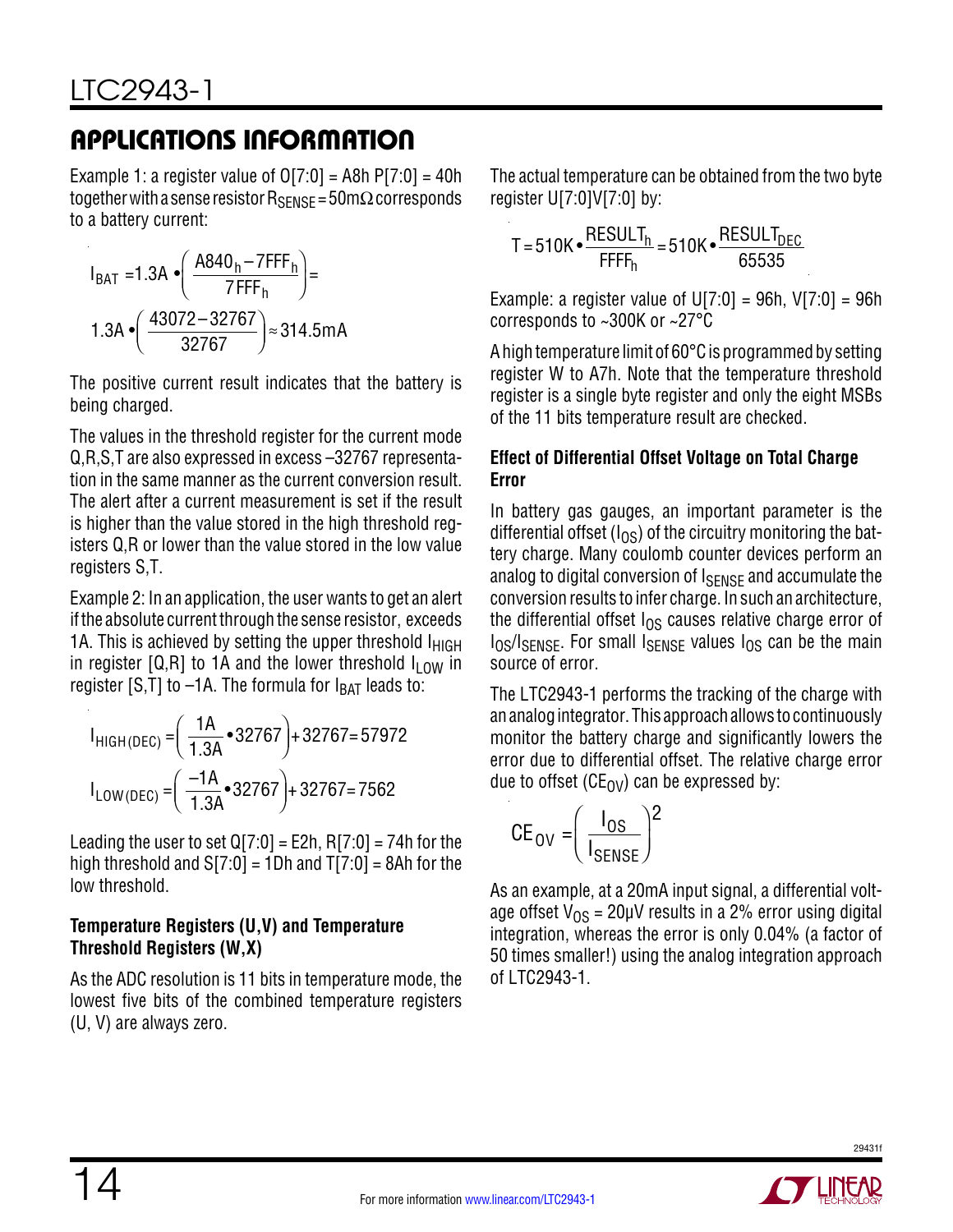The reduction of the impact of the offset in LTC2943-1 can be explained by its integration scheme depicted in Figure 2. While positive offset accelerates the up ramping of the integrator output from REFLO to REFHI, it slows the down ramping from REFHI to REFLO thus the effect is largely canceled as depicted below.



For input signals with an absolute value smaller than the offset of the internal op amp, the LTC2943-1 stops integrating and does not integrate its own offset.

### **I 2C/SMBus Interface**

The LTC2943-1 communicates with a bus master using a 2-wire interface compatible with <sup>2</sup>C and SMBus. The 7-bit hard coded <sup>2</sup>C address of the LTC2943-1 is 1100100.

The LTC2943-1 is a slave only device. The serial clock line (SCL) is input only while the serial data line (SDA) is bidirectional. The device supports I<sup>2</sup>C standard and fast mode. For more details refer to the I2C Protocol section.

### **I 2C Protocol**

The LTC2943-1 uses an I<sup>2</sup>C/SMBus-compatible 2-wire interface supporting multiple devices on a single bus. Connected devices can only pull the bus lines low and must never drive the bus high. The bus wires are externally connected to a positive supply voltage via current sources or pull-up resistors. When the bus is idle, all bus lines are high. Data on the  $1<sup>2</sup>C$  bus can be transferred at rates of up to 100kbit/s in standard mode and up to 400kbit/s in fast mode.

Each device on the  $1<sup>2</sup>C/SMbus$  is recognized by a unique address stored in that device and can operate as either a transmitter or receiver, depending on the function of the device. In addition to transmitters and receivers, devices can also be classified as masters or slaves when performing data transfers. A master is the device which initiates a data transfer on the bus and generates the clock signals to permit that transfer. At the same time any device addressed is considered a slave. The LTC2943-1 always acts as a slave.

Figure 3 shows an overview of the data transmission on the  $I^2C$  bus.

### **Start and Stop Conditions**

When the bus is idle, both SCL and SDA must be high. A bus master signals the beginning of a transmission with a START condition by transitioning SDA from high to low while SCL is high. When the master has finished com-



**Figure 3. Data Transfer Over I2C or SMBus**

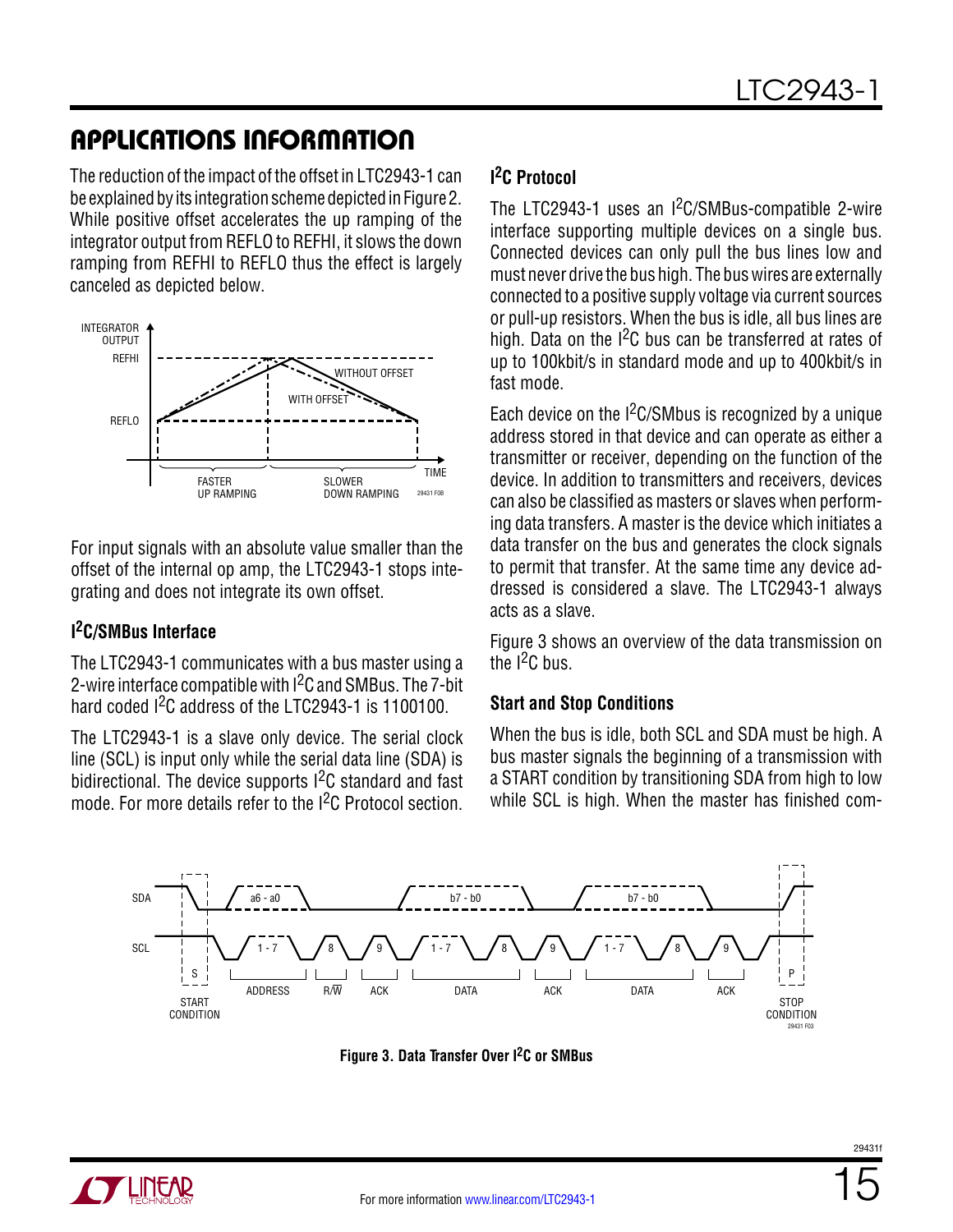municating with the slave, it issues a STOP condition by transitioning SDA from low to high while SCL is high. The bus is then free for another transmission. When the bus is in use, it stays busy if a repeated START (Sr) is generated instead of a STOP condition. The repeated START (Sr) conditions are functionally identical to the START (S).

### **Write Protocol**

The master begins a write operation with a START condition followed by the seven bit slave address 1100100 and the R/W bit set to zero, as shown in Figure 4. The LTC2943-1 acknowledges this by pulling SDA low and the master sends a command byte which indicates which internal register the master is to write. The LTC2943-1 acknowledges and latches the command byte into its internal register address pointer. The master delivers the data byte, the LTC2943-1 acknowledges once more and latches the data into the desired register. The transmission is ended when the master sends a STOP condition. If the

| S | <b>ADDRESS</b>                               | w | А | <b>REGISTER</b>                                                                                                                                                 | А | DATA      | А | р |  |
|---|----------------------------------------------|---|---|-----------------------------------------------------------------------------------------------------------------------------------------------------------------|---|-----------|---|---|--|
|   | 1100100                                      |   |   | 01 h                                                                                                                                                            | 0 | FCh       |   |   |  |
|   | FROM MASTER TO SLAVE<br>FROM SLAVE TO MASTER |   |   | A: ACKNOWLEDGE (LOW)<br>A: NOT ACKNOWLEDGE (HIGH)<br>S: START CONDITION<br>P: STOP CONDITION<br>R: READ BIT (HIGH)<br>$\overline{\mathsf{W}}$ : write bit (low) |   | 29431 F04 |   |   |  |

**Figure 4. Writing FCh to the LTC2943-1 Control Register (B)**

master continues by sending a second data byte instead of a stop, the LTC2943-1 acknowledges again, increments its address pointer and latches the second data byte in the following register, as shown in Figure 5.

|         |  | ADDRESS $\sqrt{w}$ A REGISTER A DATA A DATA A |                  |  |           |
|---------|--|-----------------------------------------------|------------------|--|-----------|
| 1100100 |  | 02h                                           | F <sub>0</sub> h |  |           |
|         |  |                                               |                  |  | 20431 FOR |

**Figure 5. Writing F001h to the LTC2943-1 Accumulated Charge Register (C, D)**

### **Read Protocol**

The master begins a read operation with a START condition followed by the seven bit slave address 1100100 and the R/W bit set to zero, as shown in Figure 6. The LTC2943- 1 acknowledges and the master sends a command byte which indicates which internal register the master is to read. The LTC2943-1 acknowledges and then latches the command byte into its internal register address pointer. The master then sends a repeated START condition followed by the same seven bit address with the R/W bit now set to one. The LTC2943-1 acknowledges and sends the contents of the requested register. The transmission is ended when the master sends a STOP condition. If the master acknowledges the transmitted data byte, the LTC2943-1 increments its address pointer and sends the contents of the following register as depicted in Figure 7.

| $\sim$ | ADDRESS | $\overline{\mathsf{W}}$ | REGISTER | $\Delta$ | $C_{r}$<br>וט | ADDRESS | R | ATA | D         |
|--------|---------|-------------------------|----------|----------|---------------|---------|---|-----|-----------|
|        | 1100100 |                         | 00h      |          |               | 1100100 |   |     |           |
|        |         |                         |          |          |               |         |   |     | 29431 F06 |

**Figure 6. Reading the LTC2943-1 Status Register (A)**

| ADDRESS | $\overline{w}$ | A | REGISTER | Δ | Sr | ADDRESS   R   A   DATA |  |  | <b>DATA</b> | $\overline{\Lambda}$ | D         |
|---------|----------------|---|----------|---|----|------------------------|--|--|-------------|----------------------|-----------|
| 100100  |                |   | 08h      |   |    | 1100100                |  |  | 24h         |                      |           |
|         |                |   |          |   |    |                        |  |  |             |                      | 29431 F07 |

**Figure 7. Reading the LTC2943-1 Voltage Register (I, J)**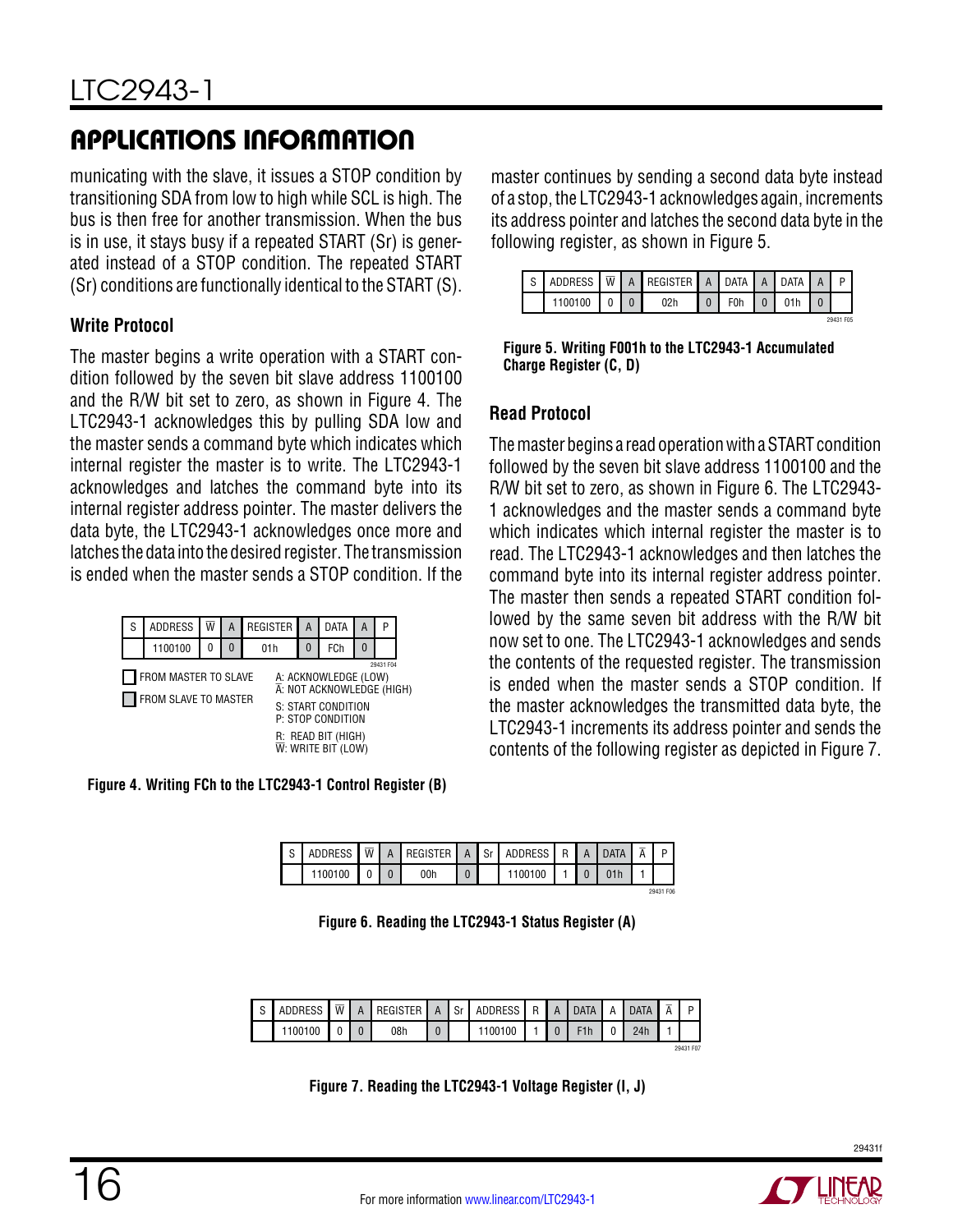#### **Alert Response Protocol**

In a systemwhere several slaves share a commoninterrupt line, the master can use the alert response address (ARA) to determine which device initiated the interrupt (Figure 8).

| $\sim$<br>ن | ALERT RESPONSE ADDRESS | R | A | <b>DEVICE ADDRESS</b> | D         |
|-------------|------------------------|---|---|-----------------------|-----------|
|             | 0001100                |   |   | - 10 -                |           |
|             |                        |   |   |                       | 29431 F08 |

**Figure 8. LTC2943-1 Serial Bus SDA Alert Response Protocol**

| S ADDRESS $\overline{W}$ A REGISTER A S ADDRESS R A DATA A DATA $\overline{A}$ P |  |  |                           |  |  |  |          |
|----------------------------------------------------------------------------------|--|--|---------------------------|--|--|--|----------|
| 1100100 0 0 02h                                                                  |  |  | 0 1100100 1 0 80h 0 01h 1 |  |  |  |          |
|                                                                                  |  |  |                           |  |  |  | 2943 F09 |

**Figure 9. Reading the LTC2943-1 Accumulated Charge Registers (C, D)**



#### **Figure 10. ADC Single Conversion Sequence and Reading of Voltage Registers (I,J)**

The master initiates the ARA procedure with a START conditionandthe special 7-bitARAbus address (0001100) followed by the read bit  $(R) = 1$ . If the LTC2943-1 is asserting the ALCC pin in alert mode, it acknowledges and responds by sending its 7-bit bus address (1100100) and a 1. While it is sending its address, it monitors the SDA pin to see if another device is sending an address at the same time using standard  $1<sup>2</sup>C$  bus arbitration. If the LTC2943-1 is sending a 1 and reads a 0 on the SDA pin on the rising edge of SCL, it assumes another device with a lower address is sending and the LTC2943-1 immediately aborts its transfer and waits for the next ARA cycle to try again. If transfer is successfully completed, the LTC2943-1 will stop pulling down the ALCC pin and will not respond to further ARA requests until a new Alert event occurs.

### **Internal Sense Resistor**

The internal sense resistor uses proprietary temperature compensation techniques to reduce the effective temperature coefficient to less than ±50 ppm/K typically. The effective sense resistance as seen by the coulomb counter is factory trimmed to 50mΩ. Both measures, and the lack of thermocouple effects in the sense resistor connections, contribute to the LTC2943-1's superior charge measurement accuracy compared to competing solutions employing a common 1% tolerance, 50ppm/K tempco discrete current sense resistor.

Like all sense resistors, the integrated sense resistor in the LTC2943-1 will exhibit minor long-term resistance shift. The resistance typically drops less than –0.1% per 1000h at 1A current and 85°C ambient temperature; this outperforms most types of discrete sense resistors except those of the *very high* and *ultrahigh* stability variety. See the Typical Performance Characteristics for expected resistor drift performance under worst-case conditions. Drift will be much slower at lower temperatures. Contact LTC applications for more information.

For most coulomb counter applications this aging behavior of the integrated sense resistor is insignificant compared to the change of battery capacity due to battery aging. The LTC2943-1 is factory trimmed to optimum accuracy when new; for applications which require the best possible coulomb count accuracy over the full product lifetime, the coulomb counter gain can be adjusted in software. For instance, if the error contribution of sense resistor drift must be limited to  $\pm 1\%$ , coulomb counts may be biased high by 1% (use factor 1.01), and maximum operational temperature and current then must be derated such that sense resistor drift over product lifetime or calibration intervals is less than –2%.

Applications employing the standard external resistor LTC2943 with an external 50m $\Omega$  sense resistor may be upgraded to the pin-compatible LTC2943-1 by removing the external sense resistor.

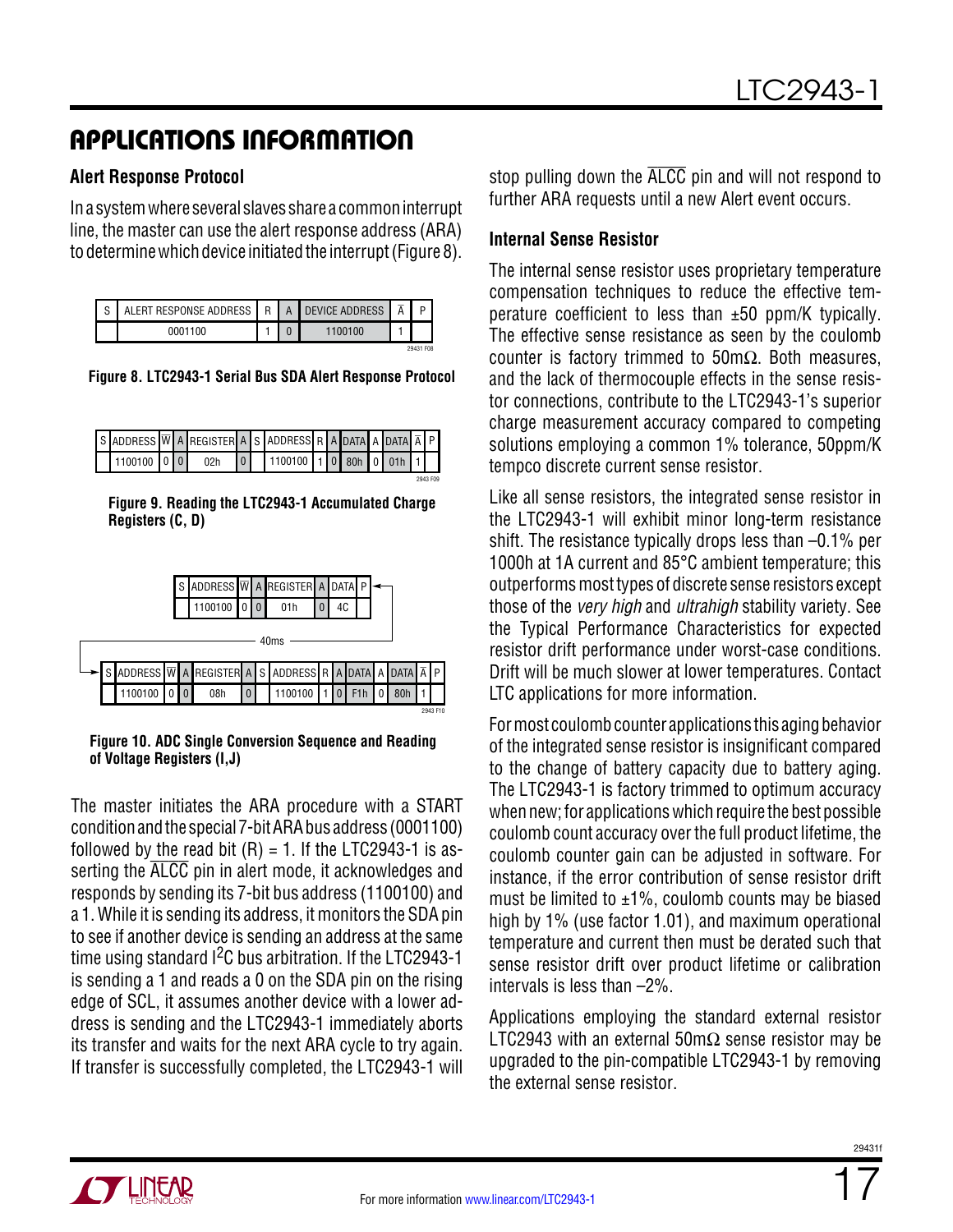### **Voltage Drop Between SENSE+ and SENSE–**

The LTC2943-1 is trimmed for an effective internal resistance of 50m $\Omega$ , but the total pin-to-pin resistance (R<sub>PP</sub>), consisting of the sense resistor in series with pin and bond wire resistances, is somewhat higher. Assuming a sense resistor temperature coefficient of about 3900ppm/K, the total resistance between SENSE+ and SENSE– at a temperature T is typically:

 $R_{PP}(T) = R_{PP(TNOM)} [1 + 0.0039(T - T_{NOM})]$ 

where  $T_{\text{NOM}} = 27^{\circ}C$  (or 300K) and  $R_{\text{PP}}(T_{\text{NOM}})$  is from the Electrical Characteristics table. This means that the resistance between SENSE+ and SENSE– may drop by 26% if die temperature changes from 27°C to –40°C or increase by 23% for a 27°C to 85°C die temperature change. Ensure that total voltage drop between SENSE<sup>+</sup> and SENSE–, caused by maximum peak current flowing in/out of SENSE–:

 $V_{DROP} = I_{PEAK} \cdot R_{PP}(T_{DIE(MAX)})$ 

does not exceed the application's requirements.

### **Limiting Inrush Current**

Inrush currents during events like battery insertion or closure of a mechanical power switch may be substantially higher than peak currents during normal operation. Extremely large inrush currents may require additional circuitry to keep currents through the LTC2943-1 sense resistor below the absolute maximum ratings.

Note that external Schottky clamp diodes between SENSE+ and SENSE– can leak significantly, especially at high temperature, which can cause significant coulomb counter errors. Preferred solutions to limit inrush current include active Hot Swap current limiting or connector designs that include current limiting resistance and staggered pins to ensure a low impedance connection when the connector is fully mated.

### **Power Dissipation**

Power dissipation in the R<sub>PP</sub> resistance when operated at high currents can increase the die temperature several degrees over ambient. Soldering the exposed pad of the DFN package to a large copper region on the PCB is recommended for applications operating close to the specified maximum current and ambient temperature. Die temperature at a given  $I_{\text{SFNSF}}$  can be estimated by:

$$
T_{\text{DIE}} = T_{\text{AMB}} + 1.22 \cdot \theta_{\text{JA}} \cdot R_{\text{PP}(\text{MAX})} \cdot I_{\text{SENSE}}^2
$$

where the factor 1.22 approximates the effect of sense resistor self-heating,  $R_{PP(MAX)}$  is the maximum pad-topad resistance at nominal temperature (27 $\degree$ C) and  $\theta_{\text{JA}}$  is the thermal resistance from junction to ambient. The  $\theta_{JA}$ data given for the DFN package is valid for typical PCB layouts; more precise  $\theta_{JA}$  data for a particular PCB layout may be obtained by measuring the voltage  $V_{P-P}$  between SENSE<sup>+</sup> and SENSE<sup>-</sup>, the ambient temperature  $T_{AMB}$ , and the die temperature  $T_{\text{DIE}}$ , and calculating:

$$
\Theta_{JA} = \frac{T_{DIE} - T_{AMB}}{V_{P-P} \cdot I_{SENSE}}
$$

Both  $T_{AMB}$  and  $T_{DIE}$  temperature may be measured using the internal temperature sensor included in the LTC2943-1. ISENSE should be set to zero to measure TAMB, and high enough during  $T_{\text{DIF}}$  measurement to achieve a significant  $temperature$  increase over  $T_{AMB}$ .

### **PC Board Layout Suggestions**

Keep all traces as short as possible to minimize noise and inaccuracy. Use wider traces from the resistor to the battery, load and/or charger (see Figure 11). Put the bypass capacitor close to SENSE+.



**Figure 11. Recommended Layout**

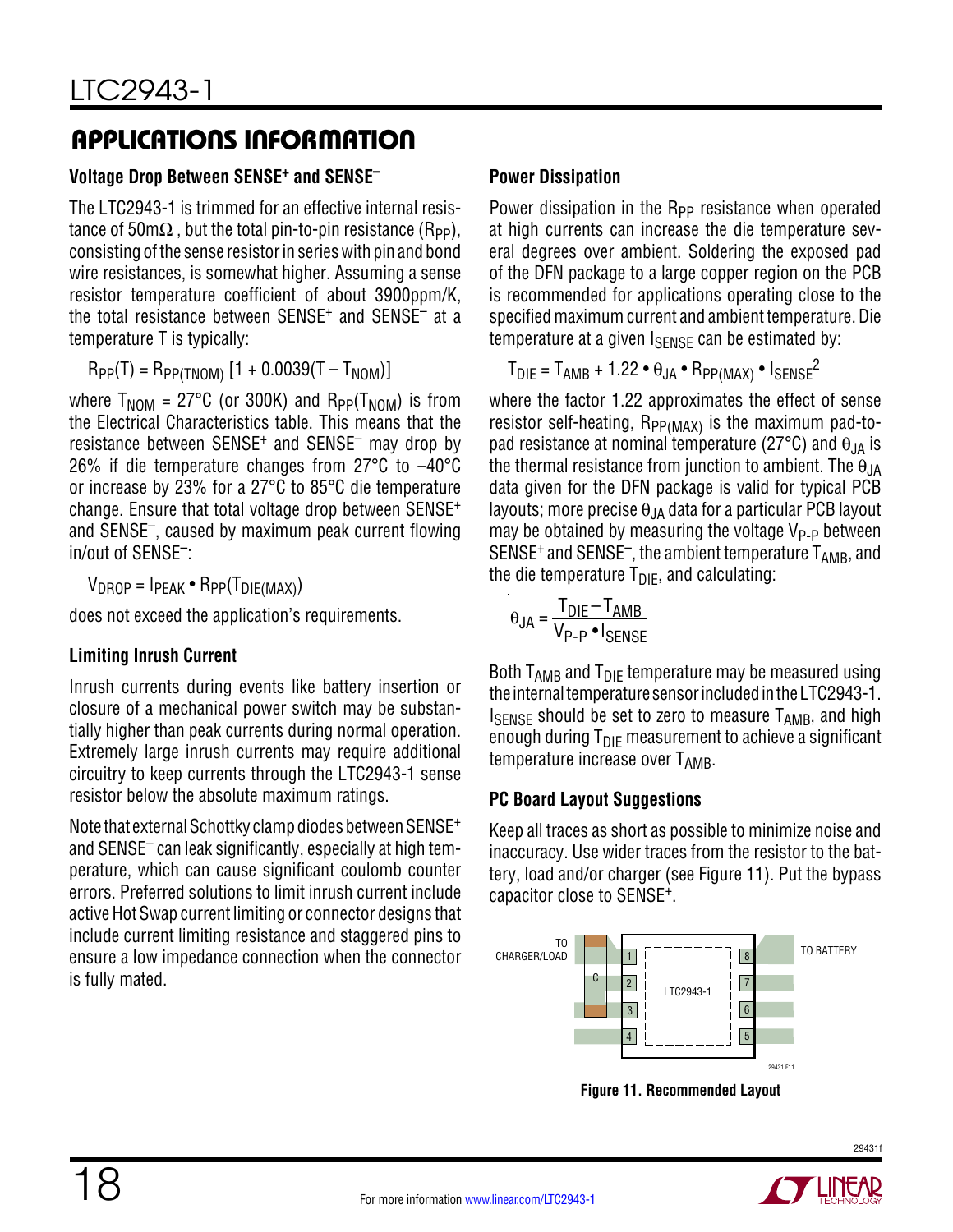### Package Description

**Please refer to<http://www.linear.com/product/LTC2943-1#packaging> for the most recent package drawings.**



**DD Package 8-Lead Plastic DFN (3mm** × **3mm)**

5. EXPOSED PAD SHALL BE SOLDER PLATED 6. SHADED AREA IS ONLY A REFERENCE FOR PIN 1 LOCATION

ON TOP AND BOTTOM OF PACKAGE